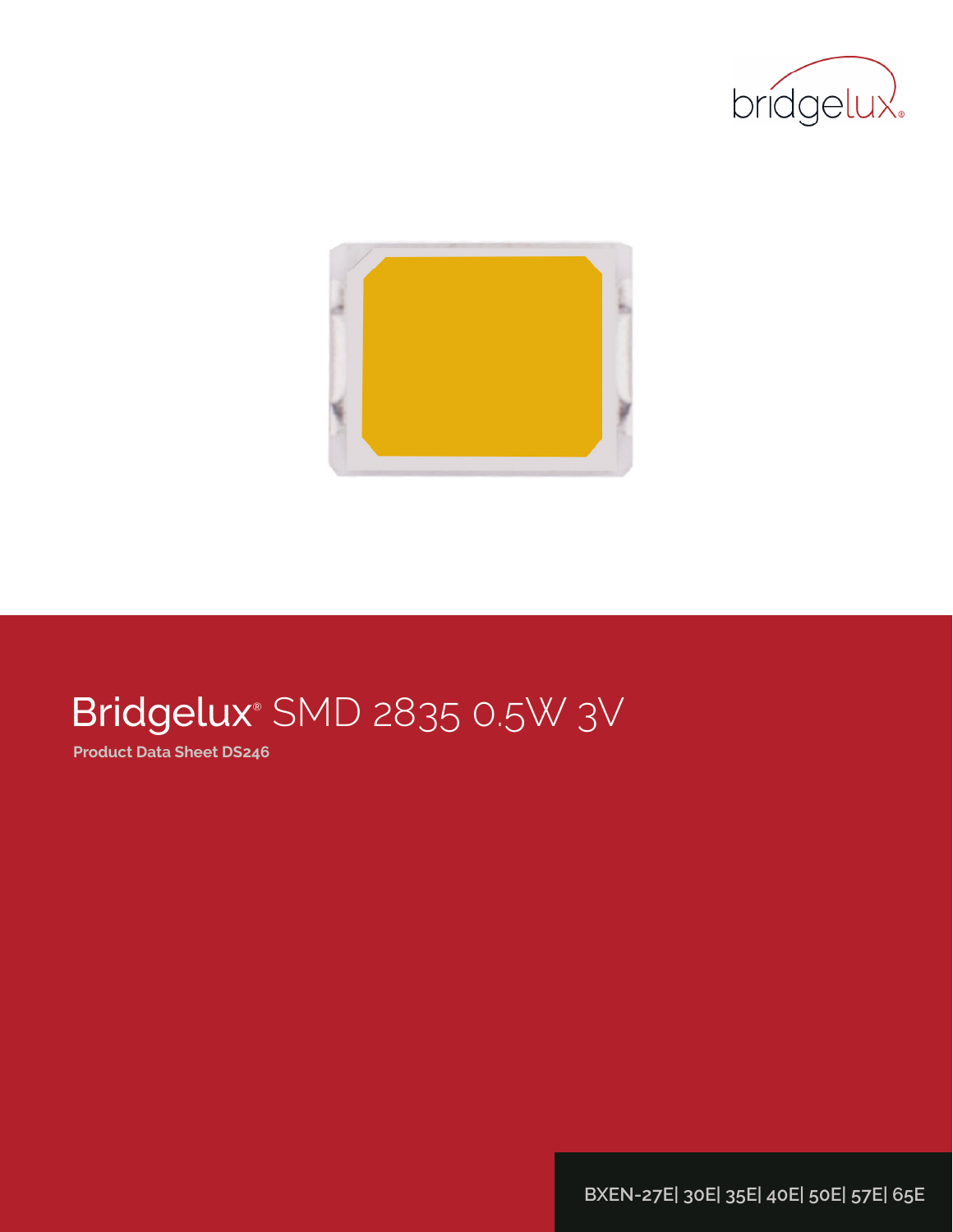

## Introduction

The Bridgelux SMD 2835 mid power LED is cold-color targeted, which ensures that the LEDs fall within their specified color bin at the typical application conditions of 25°C. With its broad lumen coverage and wide range of CCT options, the SMD 2835 provides unparalleled design-in flexibility for indoor and outdoor lighting applications. The SMD 2835 is ideal For Bridgelux SMD 2835 mid power LED is cold-color targeted, which ensures that the LE<br>
For emitters with an industry standard and increase and v<br>
SMD 2835 provides unparalleled design-in flexibility for indoor and outdoor

### **Features**

- Industry-standard 2835 footprint
- 9 bin color control
- Cold-color targeting ensures that color is within the ANSI bin at the typical application conditions of 25°C
- Enables 3- and 5-step MacAdam ellipse custom binning kits
- RoHS compliant and lead free
- Multiple CCT configurations for a wide range of lighting applications

#### **Benefits**

- Lower operating and manufacturing cost
- Ease of design and rapid go-to-market
- Uniform, consistent white light
- Reliable and constant white point
- Compliant with environmental standards
- Design flexibility

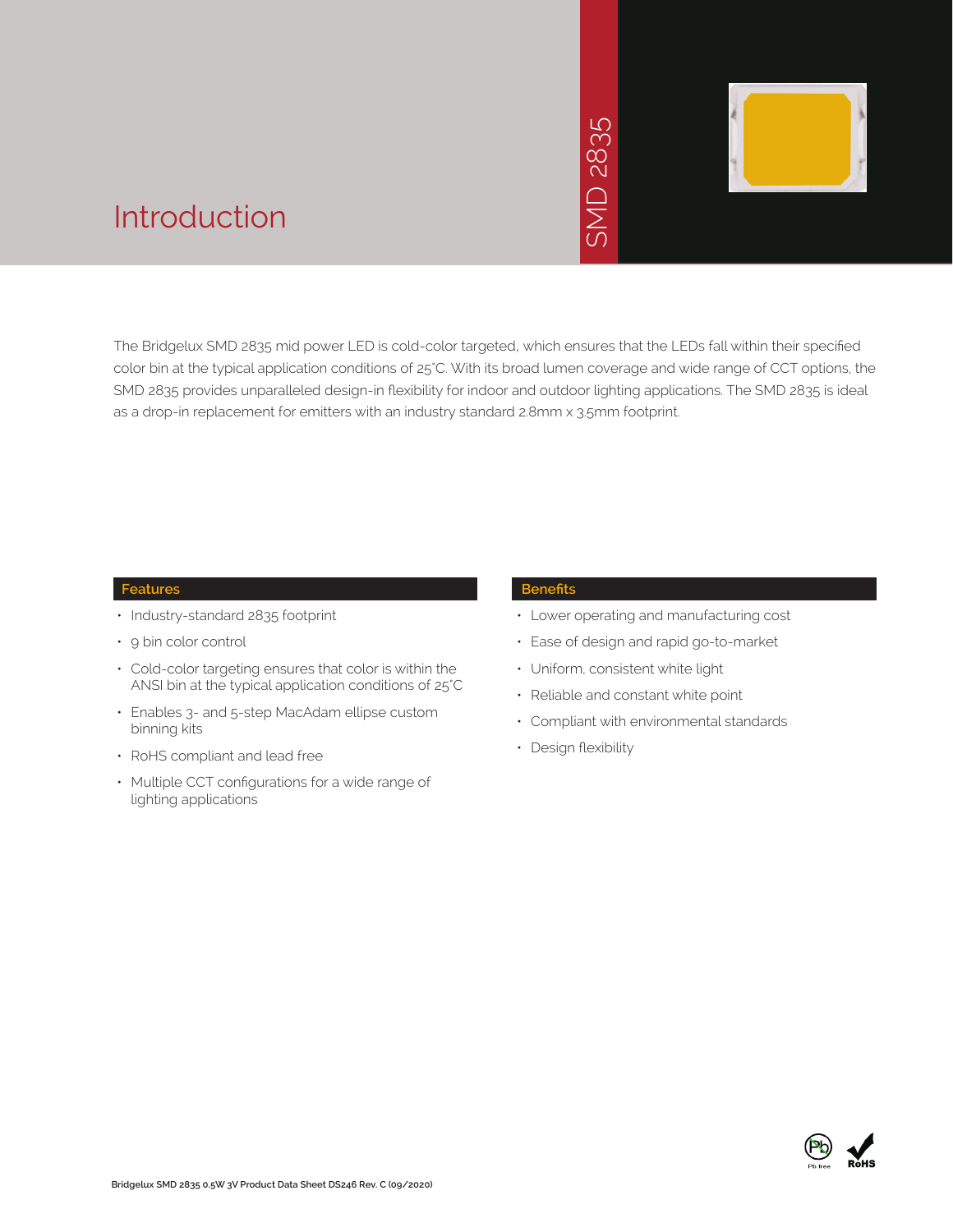# **Contents**

| Product Feature Map                         | $\overline{c}$ |
|---------------------------------------------|----------------|
| Product Nomenclature                        | $\overline{c}$ |
| <b>Product Test Conditions</b>              | $\overline{c}$ |
| <b>Product Selection Guide</b>              | 3              |
| Performance at Commonly Used Drive Currents | $\overline{4}$ |
| <b>Electrical Characteristics</b>           | 5              |
| Absolute Maximum Ratings                    | 6              |
| <b>Product Bin Definitions</b>              | 7              |
| Performance Curves                          | 10             |
| <b>Typical Radiation Pattern</b>            | 13             |
| Typical Color Spectrum                      | 14             |
| Mechanical Dimensions                       | 15             |
| Reliability                                 | 16             |
| <b>Reflow Characteristics</b>               | 17             |
| Packaging                                   | 18             |
| Design Resources                            | 20             |
| Precautions                                 | 20             |
| <b>Disclaimers</b>                          | 20             |
| About Bridgelux                             | 21             |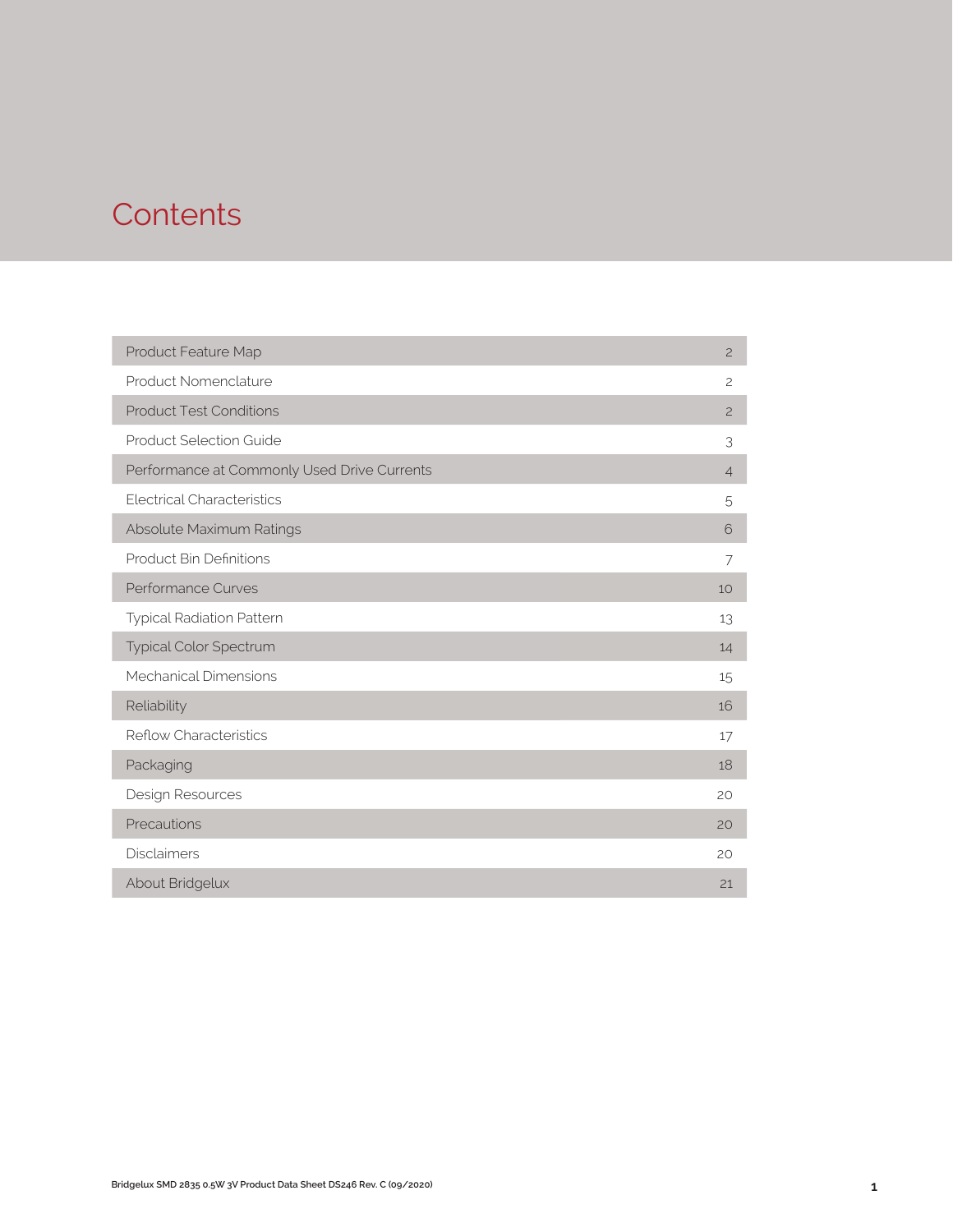# Product Feature Map

Bridgelux SMD LED products come in industry standard package sizes and follow ANSI binning standards. These LEDs are optimized for cost and performance, helping to ensure highly competitive system lumen per dollar performance while addressing the stringent efficacy and reliability standards required for modern lighting applications.





#### **Product Test Conditions**

Bridgelux SMD 2835 LEDs are tested and binned with a 10ms pulse of 150mA at T<sub>j</sub> (junction temperature)=T<sub>sp</sub> (solder point temperature) =25°C. Forward voltage and luminous flux are binned at a T<sub>j</sub>-T<sub>sp</sub>=25°C.while color is cold targeted at a T<sub>sp</sub> of 25°C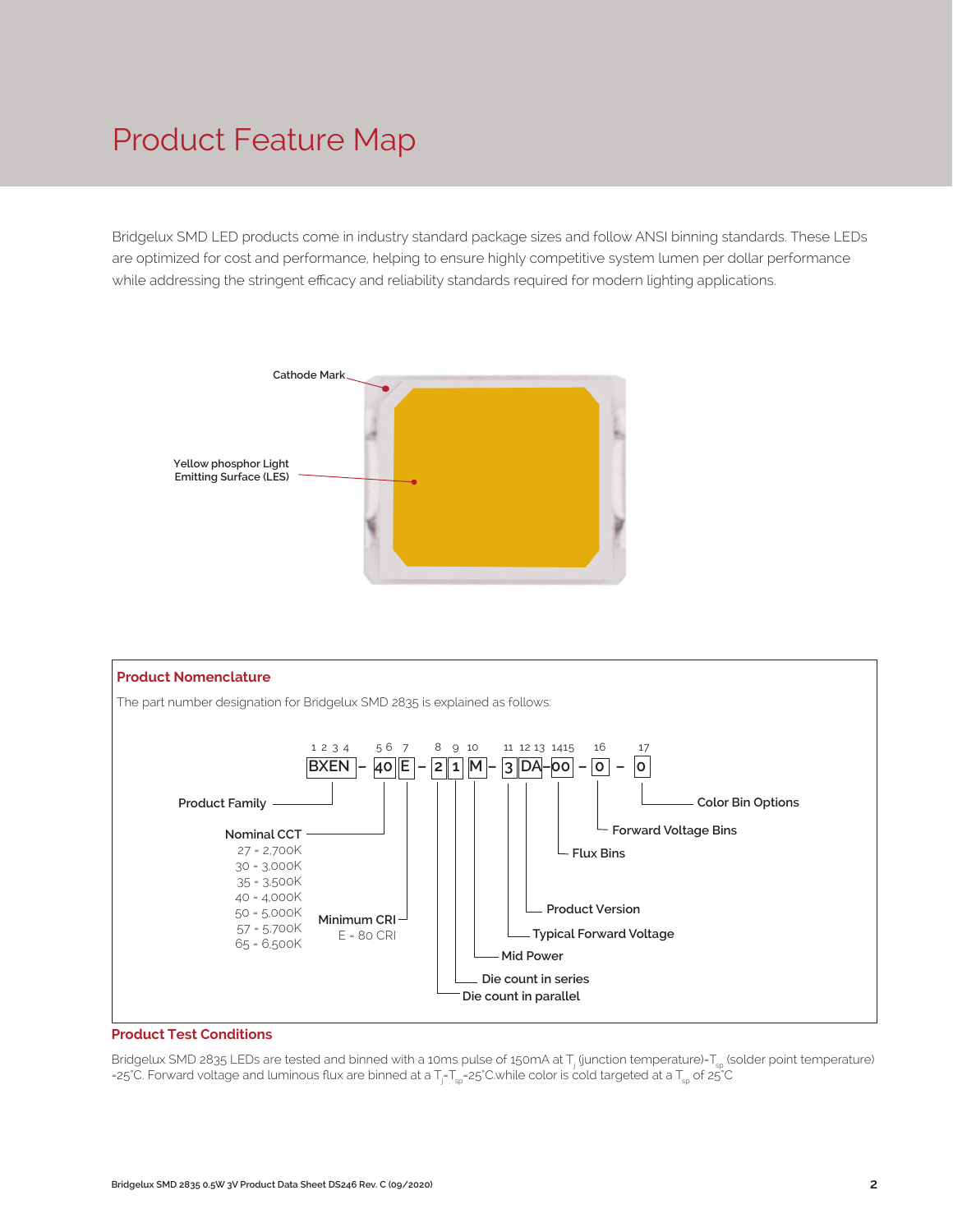# Product Selection Guide

The following product configurations are available:

| Part Number <sup>1,6</sup> | Nominal CCT <sup>2</sup><br>(K) | CRI35 |      |      | Forward Voltage <sup>4.5</sup><br>(V) |            | <b>Typical Pulsed</b><br>$Flux$ (lm) $4.5$ | <b>Typical Power</b><br>(W) | <b>Typical Efficacy</b><br>$\langle \text{Im}/\text{W} \rangle$ |
|----------------------------|---------------------------------|-------|------|------|---------------------------------------|------------|--------------------------------------------|-----------------------------|-----------------------------------------------------------------|
|                            |                                 |       | (mA) | Min  | <b>Typical</b>                        | <b>Max</b> |                                            |                             |                                                                 |
| BXEN-27E-21M-3DA-00-0-0    | 2700                            | 80    | 150  | 2.70 | 2.85                                  | 3.10       | 73                                         | 0.4                         | 171                                                             |
| BXEN-30E-21M-3DA-00-0-0    | 3000                            | 80    | 150  | 2.70 | 2.85                                  | 3.10       | 77                                         | 0.4                         | 180                                                             |
| BXEN-35E-21M-3DA-00-0-0    | 3500                            | 80    | 150  | 2.70 | 2.85                                  | 3.10       | 77                                         | 0.4                         | 180                                                             |
| BXEN-40E-21M-3DA-00-0-0    | 4000                            | 80    | 150  | 2.70 | 2.85                                  | 3.10       | 81                                         | 0.4                         | 189                                                             |
| BXEN-50E-21M-3DA-00-0-0    | 5000                            | 80    | 150  | 2.70 | 2.85                                  | 3.10       | 81                                         | 0.4                         | 189                                                             |
| BXEN-57E-21M-3DA-00-0-0    | 5700                            | 80    | 150  | 2.70 | 2.85                                  | 3.10       | 81                                         | 0.4                         | 189                                                             |
| BXEN-65E-21M-3DA-00-0-0    | 6500                            | 80    | 150  | 2.70 | 2.85                                  | 3.10       | 81                                         | 0.4                         | 189                                                             |

### **Table 1:** Selection Guide, Pulsed Measurement Data at 150mA (T<sub>j</sub>=T<sub>sp</sub>=25°C)

### **Table 2:** Selection Guide, Pulsed Test Performance  $(T_{\rm SD} = 85^{\circ}C)^{7,8}$

| Part Number <sup>1,6</sup> | Nominal CCT <sup>2</sup><br>(K) | CRI3-5 | <b>Nominal Drive</b><br>Current |      | Forward Voltage <sup>5</sup><br>(V) |            | <b>Typical Pulsed</b><br>Flux (lm) <sup>5</sup> | <b>Typical Power</b><br>(W) | <b>Typical Efficacy</b><br>$\langle \text{Im}/\text{W} \rangle$ |  |
|----------------------------|---------------------------------|--------|---------------------------------|------|-------------------------------------|------------|-------------------------------------------------|-----------------------------|-----------------------------------------------------------------|--|
|                            |                                 |        | (mA)                            | Min  | <b>Typical</b>                      | <b>Max</b> |                                                 |                             |                                                                 |  |
| BXEN-27E-21M-3DA-00-0-0    | 2700                            | 80     | 150                             | 2.65 | 2.80                                | 3.05       | 67                                              | 0.4                         | 159                                                             |  |
| BXEN-30E-21M-3DA-00-0-0    | 3000                            | 80     | 150                             | 2.65 | 2.80                                | 3.05       | 70                                              | 0.4                         | 167                                                             |  |
| BXEN-35E-21M-3DA-00-0-0    | 3500                            | 80     | 150                             | 2.65 | 2.80                                | 3.05       | 70                                              | 0.4                         | 167                                                             |  |
| BXEN-40E-21M-3DA-00-0-0    | 4000                            | 80     | 150                             | 2.65 | 2.80                                | 3.05       | 74                                              | 0.4                         | 176                                                             |  |
| BXEN-50E-21M-3DA-00-0-0    | 5000                            | 80     | 150                             | 2.65 | 2.80                                | 3.05       | 74                                              | 0.4                         | 176                                                             |  |
| BXEN-57E-21M-3DA-00-0-0    | 5700                            | 80     | 150                             | 2.65 | 2.80                                | 3.05       | 74                                              | 0.4                         | 176                                                             |  |
| BXEN-65E-21M-3DA-00-0-0    | 6500                            | 80     | 150                             | 2.65 | 2.80                                | 3.05       | 74                                              | 0.4                         | 176                                                             |  |

Notes for Tables 1 & 2:

1. The last 6 characters (including hyphens '-') refer to flux bins, forward voltage bins, and color bin options, respectively. "00-0-0" denotes the full distribution of flux, forward voltage, and 7 SDCM color.

 Example: BXEN-40E-21M-3DA-00-0-0 refers to the full distribution of flux, forward voltage, and color within a 4000K 7-step ANSI standard chromaticity region with a minimum of 80CRI, 2x1 die configuration, mid power, 2.85V typical forward voltage.

2. Product CCT is cold targeted at Tsp = 25°C. Nominal CCT as defined by ANSI C78.377-2011.

3. Listed CRIs are minimum values and include test tolerance.

4. Products tested under pulsed condition (10ms pulse width) at nominal drive current where Tj=Tsp=25°C.

5. Bridgelux maintains a ±7.5% tolerance on luminous flux measurements, ±0.1V tolerance on forward voltage measurements, and ±2 tolerance on CRI measurements for the SMD 2835.

6. Refer to Table 6 and Table 7 for Bridgelux SMD 2835 Luminous Flux Binning and Forward Voltage Binning information.

7. Typical pulsed test performance values are provided as reference only and are not a guarantee of performance.

8. Typical performance is estimated based on operation under pulsed current with LED emitter mounted onto a heat sink with thermal interface material and the solder point temperature maintained at 25°C. Based on Bridgelux test setup, values may vary depending on the thermal design of the luminaire and/or the exposed environment to which the product is subjected.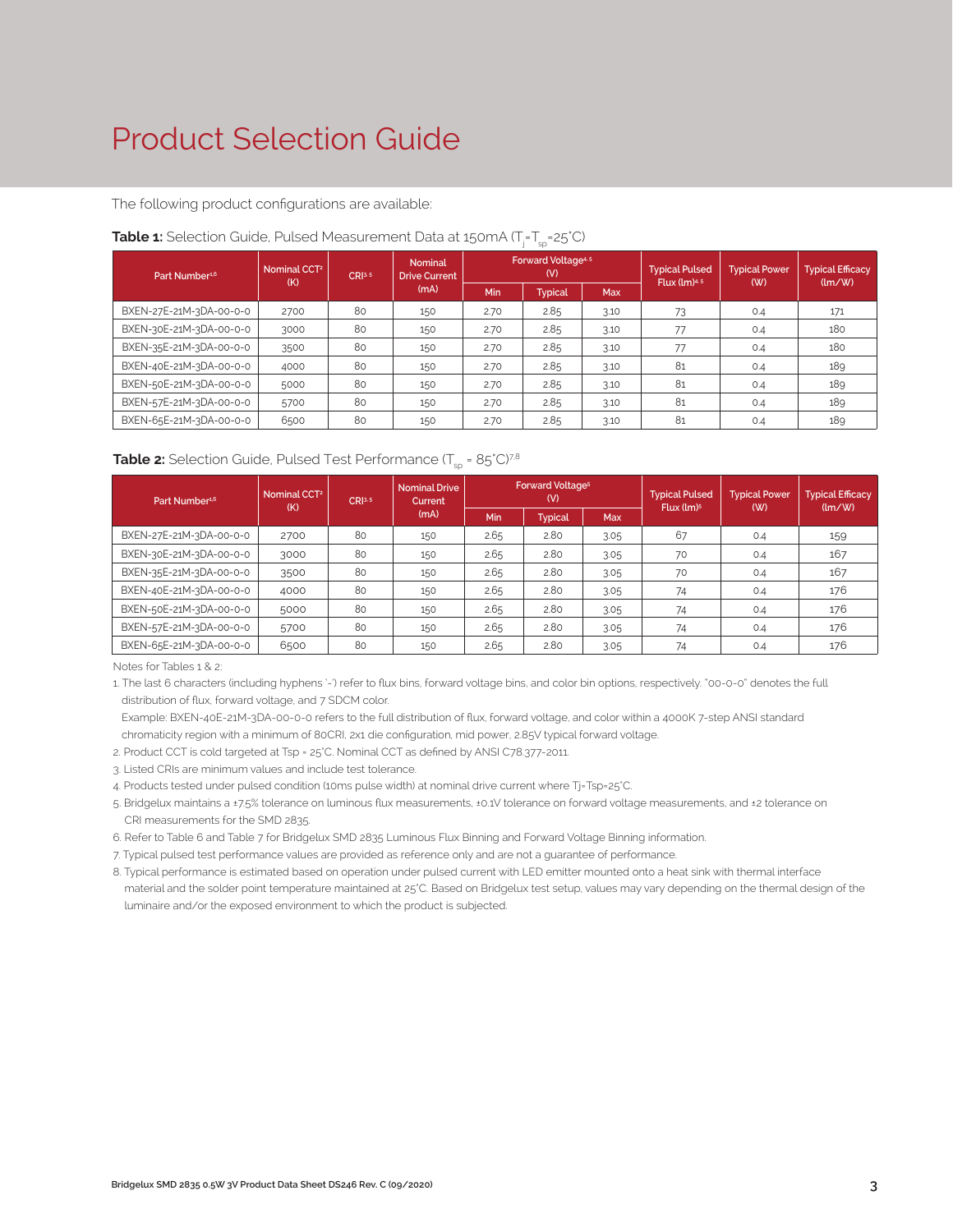# Performance at Commonly Used Drive Currents

SMD 2835 LEDs are tested to the specifications shown using the nominal drive currents in Table 1. SMD 2835 may also be driven at other drive currents dependent on specific application design requirements. The performance at any drive current can be derived from the current vs. voltage characteristics shown in Figure 2 and the relative luminous flux vs. current characteristics shown in Figure 3. The performance at commonly used drive currents is summarized in Table 3.

| <b>Part Number</b>      | <b>CRI</b> | <b>Drive</b><br>Current <sup>1</sup><br>(mA) | Typical V.<br>$\overline{I_{\rm sp}}$ = 25°C<br>(V) | <b>Typical Power</b><br>$\overline{I_{\rm sp}}$ = 25 <sup>°</sup> C<br>(wy) | <b>Typical Pulsed</b><br>Flux <sup>2</sup><br>$T_{\rm SD} = 25^{\circ}C$<br>(lm) | <b>Typical</b><br>DC Flux <sup>3</sup><br>$T = 85^{\circ}$ C<br>(lm) | <b>Typical</b><br><b>Efficacy</b><br>$T_{-}$ = 25°C<br>$\frac{(\mathbf{m})}{(\mathbf{m})}$ |
|-------------------------|------------|----------------------------------------------|-----------------------------------------------------|-----------------------------------------------------------------------------|----------------------------------------------------------------------------------|----------------------------------------------------------------------|--------------------------------------------------------------------------------------------|
|                         |            | 30                                           | 2.64                                                | 0.1                                                                         | 15.8                                                                             | 15                                                                   | 199                                                                                        |
|                         |            | 42                                           | 2.66                                                | O.1                                                                         | 21.4                                                                             | 18                                                                   | 192                                                                                        |
|                         | 80         | 60                                           | 2.69                                                | 0.2                                                                         | 30.6                                                                             | 26                                                                   | 189                                                                                        |
| BXEN-27E-21M-3DA-00-0-0 |            | 90                                           | 2.76                                                | 0.2                                                                         | 45.6                                                                             | 38                                                                   | 183                                                                                        |
|                         |            | 120                                          | 2.81                                                | 0.3                                                                         | 59.4                                                                             | 50                                                                   | 176                                                                                        |
|                         |            | 150                                          | 2.85                                                | 0.4                                                                         | 73.0                                                                             | 67                                                                   | 171                                                                                        |
|                         |            | 30                                           | 2.64                                                | 0.1                                                                         | 15.8                                                                             | 15                                                                   | 199                                                                                        |
|                         |            | 42                                           | 2.66                                                | 0.1                                                                         | 22.0                                                                             | 19                                                                   | 197                                                                                        |
| BXEN-30E-21M-3DA-00-0-0 | 80         | 60                                           | 2.69                                                | 0.2                                                                         | 31.3                                                                             | 28                                                                   | 194                                                                                        |
|                         |            | 90                                           | 2.76                                                | 0.2                                                                         | 47.1                                                                             | 40                                                                   | 189                                                                                        |
|                         |            | 120                                          | 2.81                                                | 0.3                                                                         | 62.7                                                                             | 52                                                                   | 186                                                                                        |
|                         |            | 150                                          | 2.85                                                | 0.4                                                                         | 77.0                                                                             | 70                                                                   | 180                                                                                        |
|                         |            | 30                                           | 2.64                                                | O.1                                                                         | 15.8                                                                             | 15                                                                   | 199                                                                                        |
|                         |            | 42                                           | 2.66                                                | 0.1                                                                         | 22.0                                                                             | 19                                                                   | 197                                                                                        |
| BXEN-35E-21M-3DA-00-0-0 | 80         | 60                                           | 2.69                                                | 0.2                                                                         | 31.3                                                                             | 28                                                                   | 194                                                                                        |
|                         |            | 90                                           | 2.76                                                | 0.2                                                                         | 47.1                                                                             | 40                                                                   | 189                                                                                        |
|                         |            | 120                                          | 2.81                                                | 0.3                                                                         | 62.7                                                                             | 52                                                                   | 186                                                                                        |
|                         |            | 150                                          | 2.85                                                | 0.4                                                                         | 77.0                                                                             | 70                                                                   | 180                                                                                        |
|                         |            | 30                                           | 2.64                                                | 0.1                                                                         | 17.5                                                                             | 16                                                                   | 221                                                                                        |
|                         |            | 42                                           | 2.66                                                | 0.1                                                                         | 23.8                                                                             | 20                                                                   | 213                                                                                        |
| BXEN-40E-21M-3DA-00-0-0 | 80         | 60                                           | 2.69                                                | 0.2                                                                         | 33.9                                                                             | 29                                                                   | 210                                                                                        |
|                         |            | 90                                           | 2.76                                                | 0.2                                                                         | 50.6                                                                             | 43                                                                   | 203                                                                                        |
|                         |            | 120                                          | 2.81                                                | 0.3                                                                         | 66.0                                                                             | 55                                                                   | 196                                                                                        |
|                         |            | 150                                          | 2.85                                                | 0.4                                                                         | 81.0                                                                             | 74                                                                   | 189                                                                                        |
|                         |            | 30                                           | 2.64                                                | O.1                                                                         | 17.5                                                                             | 16                                                                   | 221                                                                                        |
|                         |            | 42                                           | 2.66                                                | O.1                                                                         | 23.8                                                                             | 20                                                                   | 213                                                                                        |
| BXEN-50E-21M-3DA-00-0-0 | 80         | 60                                           | 2.69                                                | 0.2                                                                         | 33.9                                                                             | 29                                                                   | 210                                                                                        |
|                         |            | 90                                           | 2.76                                                | 0.2                                                                         | 50.6                                                                             | 43                                                                   | 203                                                                                        |
|                         |            | 120                                          | 2.81                                                | 0.3                                                                         | 66.0                                                                             | 55                                                                   | 196                                                                                        |
|                         |            | 150                                          | 2.85                                                | 0.4                                                                         | 81.0                                                                             | 74                                                                   | 189                                                                                        |
|                         |            | 30                                           | 2.64                                                | O.1                                                                         | 17.5                                                                             | 16                                                                   | 221                                                                                        |
|                         |            | 42                                           | 2.66                                                | O.1                                                                         | 23.8                                                                             | 20                                                                   | 213                                                                                        |
| BXEN-57E-21M-3DA-00-0-0 | 80         | 60                                           | 2.69                                                | 0.2                                                                         | 33.9                                                                             | 29                                                                   | 210                                                                                        |
|                         |            | 90                                           | 2.76                                                | 0.2                                                                         | 50.6                                                                             | 43                                                                   | 203                                                                                        |
|                         |            | 120                                          | 2.81                                                | 0.3                                                                         | 66.0                                                                             | 55                                                                   | 196                                                                                        |
|                         |            | 150                                          | 2.85                                                | 0.4                                                                         | 81.0                                                                             | 74                                                                   | 189                                                                                        |
|                         |            | 30                                           | 2.64                                                | 0.1                                                                         | 17.5                                                                             | 16                                                                   | 221                                                                                        |
|                         |            | 42                                           | 2.66                                                | O.1                                                                         | 23.8                                                                             | 20                                                                   | 213                                                                                        |
| BXEN-65E-21M-3DA-00-0-0 | 80         | 60                                           | 2.69                                                | O.2                                                                         | 33.9                                                                             | 29                                                                   | 210                                                                                        |
|                         |            | 90                                           | 2.76                                                | 0.2                                                                         | 50.6                                                                             | 43                                                                   | 203                                                                                        |
|                         |            | 120                                          | 2.81                                                | 0.3                                                                         | 66.0                                                                             | 55                                                                   | 196                                                                                        |
|                         |            | 150                                          | 2.85                                                | 0.4                                                                         | 81.0                                                                             | 74                                                                   | 189                                                                                        |

Notes for Tables 3:

1. Alternate drive currents in Table 3 are provided for reference only and are not a guarantee of performance.

2. Bridgelux maintains a ± 7.5% tolerance on flux measurements.

3. Typical stabilized DC performance values are provided as reference only and are not a guarantee of performance.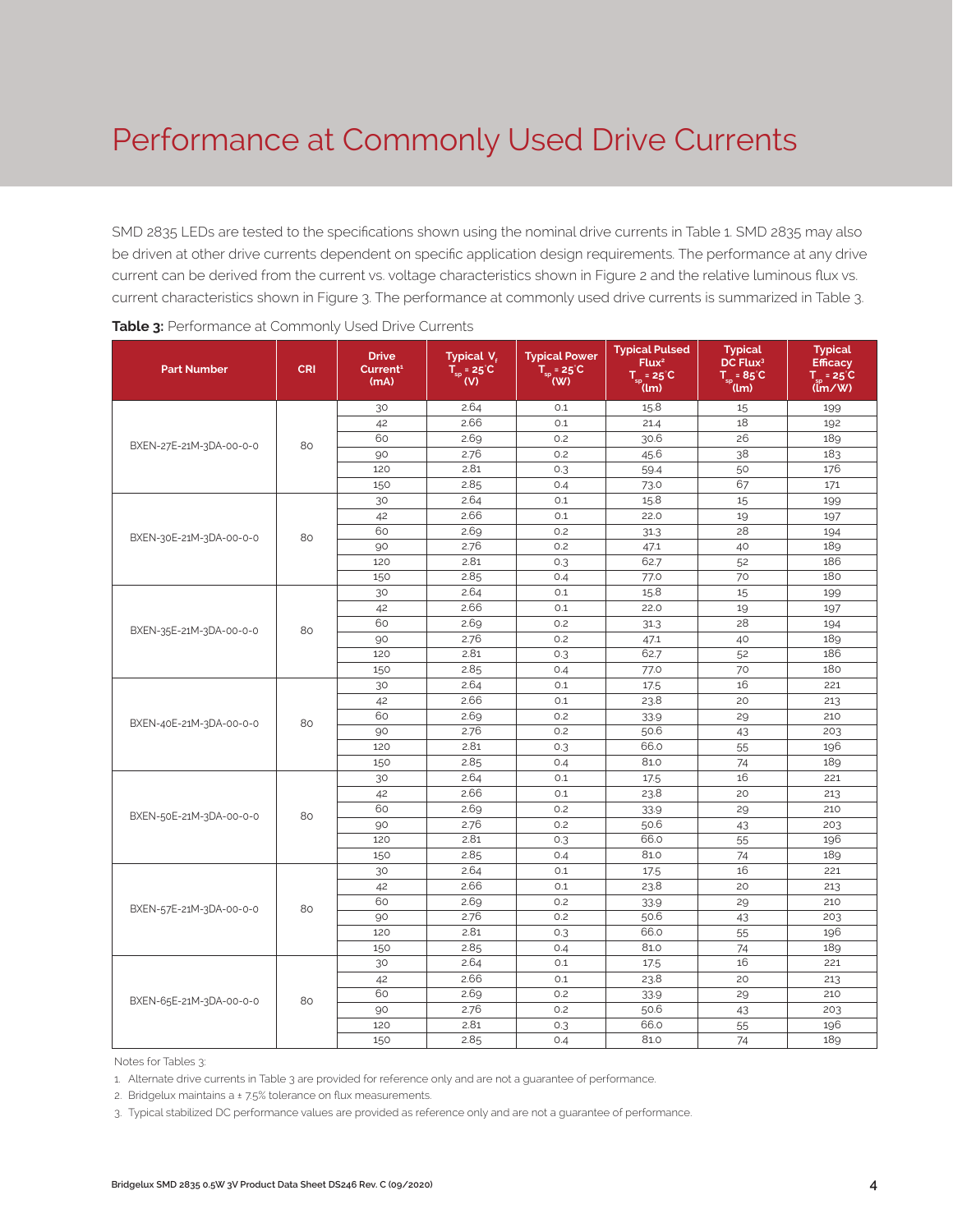# Electrical Characteristics

#### **Table 4:** Electrical Characteristics

|                          | <b>Drive Current</b> |                | <b>Forward Voltage</b><br>$(V)$ <sup>2,3</sup> |                | <b>Typical</b><br><b>Temperature</b><br><b>Coefficient</b>  | <b>Typical</b><br><b>Thermal</b><br><b>Resistance</b><br><b>Junction</b><br>to Solder Point <sup>4</sup><br>$R_{\text{isp}}$ (°C/W) |  |
|--------------------------|----------------------|----------------|------------------------------------------------|----------------|-------------------------------------------------------------|-------------------------------------------------------------------------------------------------------------------------------------|--|
| Part Number <sup>1</sup> | (mA)                 | <b>Minimum</b> | <b>Typical</b>                                 | <b>Maximum</b> | of Forward<br>Voltage<br>$\Delta V \sim \Delta T$<br>(mV/C) |                                                                                                                                     |  |
| BXEN-XXX-21M-3DA-00-0-0  | 150                  | 2.7            | 2.85                                           | 3.1            | $-0.86$                                                     | 10                                                                                                                                  |  |

Notes for Tables 4:

1. The last 6 characters (including hyphens '-') refer to flux bins, forward voltage bins, and color bin options, respectively. "00-0-0" denotes the full distribution of flux, forward voltage, and 7 SDCM color.

 Example: BXEN-40E-21M-3DA-00-0-0 refers to the full distribution of flux, forward voltage, and color within a 4000K 7-step ANSI standard chromaticity region with a minimum of 80CRI, 2x1 die configuration, mid power, 2.85V typical forward voltage.

2. Bridgelux maintains a tolerance of ± 0.1V on forward voltage measurements. Voltage minimum and maximum values at the nominal drive current are guaranteed by 100% test.

3. Products tested under pulsed condition (10ms pulse width) at nominal drive current where Tsp = 25°C.

4. Thermal resistance value was calculated using total electrical input power; optical power was not subtracted from input power.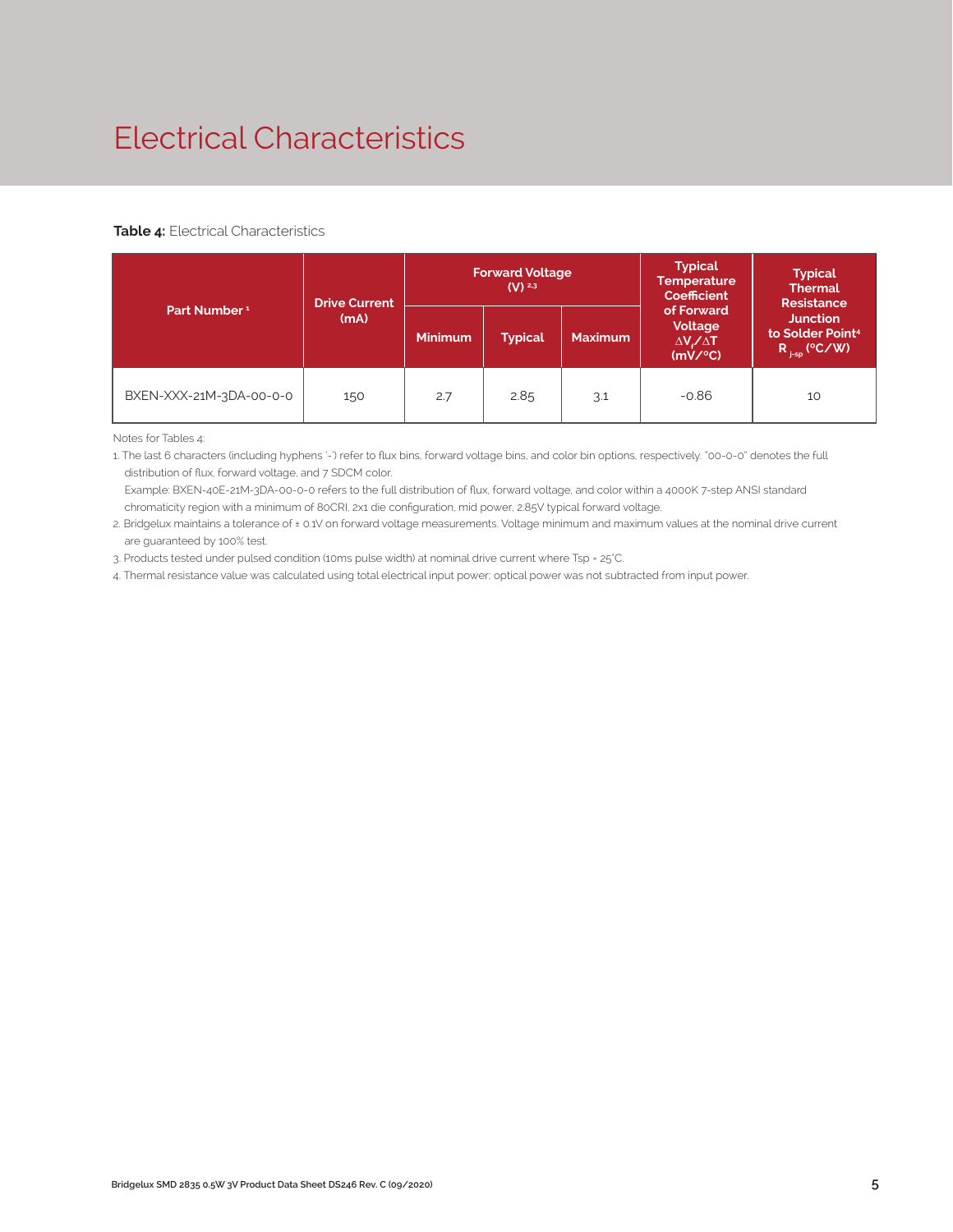# Absolute Maximum Ratings

### **Table 5:** Maximum Ratings

| Parameter                                             | Maximum Rating                                  |  |  |  |  |
|-------------------------------------------------------|-------------------------------------------------|--|--|--|--|
| LED Junction Temperature (T <sub>i</sub> )            | $125^{\circ}$ C                                 |  |  |  |  |
| Storage Temperature                                   | $-40^{\circ}$ C to $+105^{\circ}$ C             |  |  |  |  |
| Operating Solder Point Temperature (T <sub>Sp</sub> ) | $-40^{\circ}$ C to $+105^{\circ}$ C             |  |  |  |  |
| <b>Soldering Temperature</b>                          | 260°C or lower for a maximum of 10 seconds      |  |  |  |  |
| Maximum Drive Current                                 | 240 <sub>m</sub> A                              |  |  |  |  |
| Maximum Peak Pulsed Forward Current <sup>1</sup>      | 360mA                                           |  |  |  |  |
| Maximum Reverse Voltage <sup>2</sup>                  |                                                 |  |  |  |  |
| Moisture Sensitivity Rating                           | MSL <sub>3</sub>                                |  |  |  |  |
| Electrostatic Discharge                               | 2kV HBM, JEDEC-JS-001-HBM and JEDEC-JS-001-2012 |  |  |  |  |

Notes for Tables 5:

1. Bridgelux recommends a maximum duty cycle of 10% and pulse width of 10 ms when operating LED SMD at maximum peak pulsed current specified. Maximum peak pulsed current indicate values where LED SMD can be driven without catastrophic failures.

2. Light emitting diodes are not designed to be driven in reverse voltage and will not produce light under this condition. no rating is provided.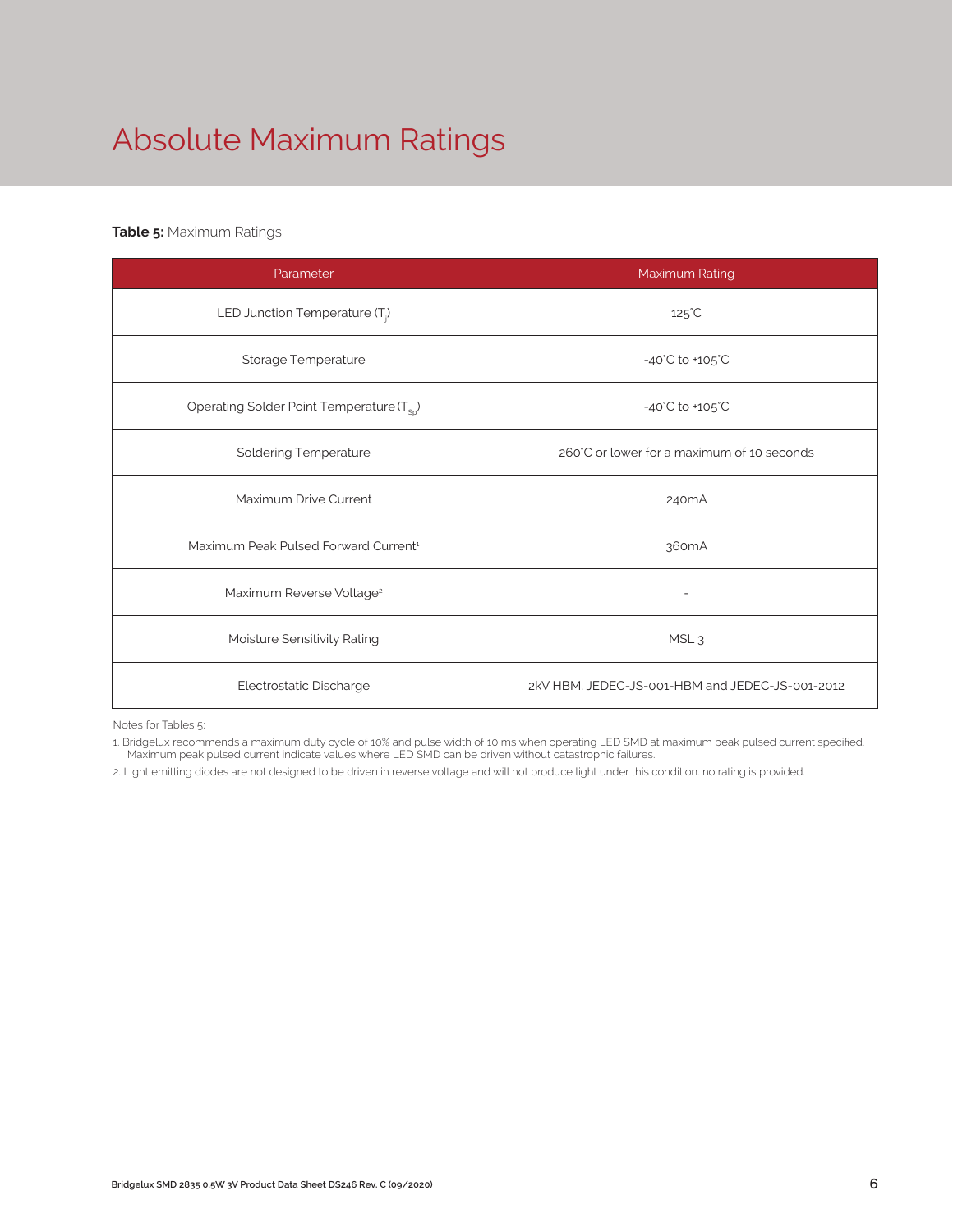# Product Bin Definitions

Table 6 lists the standard photometric luminous flux bins for Bridgelux SMD 2835 LEDs. Although several bins are listed, product availability in a particular bin varies by production run and by product performance. Not all bins are available in all CCTs.

| <b>Bin Code</b> | <b>Minimum</b> | <b>Maximum</b> | <b>Unit</b> | <b>Condition</b> |  |
|-----------------|----------------|----------------|-------------|------------------|--|
| 2C              | 60             | 65             |             |                  |  |
| 2D              | 65             | 70             |             | $I_F = 150mA$    |  |
| 2E              | 70             | 75             | lm          |                  |  |
| 2F              | 75             | 80             |             |                  |  |
| 2G              | 80             | 85             |             |                  |  |

### **Table 6:** Luminous Flux Bin Definitions at 150mA, T<sub>sp</sub>=25°C

Note for Tables 6:

1. Bridgelux maintains a tolerance of ± 7.5% on luminous flux measurements.

### **Table 7:** Forward Voltage Bin Definition at 150mA, T<sub>sp</sub>=25°C

| <b>Bin Code</b> | <b>Minimum</b> | <b>Maximum</b> | <b>Unit</b> | <b>Condition</b> |  |
|-----------------|----------------|----------------|-------------|------------------|--|
|                 | 2.7            | 2.8            |             |                  |  |
|                 | 2.8            |                |             |                  |  |
| ь               | 2.9            | 3.0            |             | $I_F = 150mA$    |  |
|                 | 3.0            |                |             |                  |  |

Note for Tables 7:

1. Bridgelux maintains a tolerance of ± 0.1V on forward voltage measurements.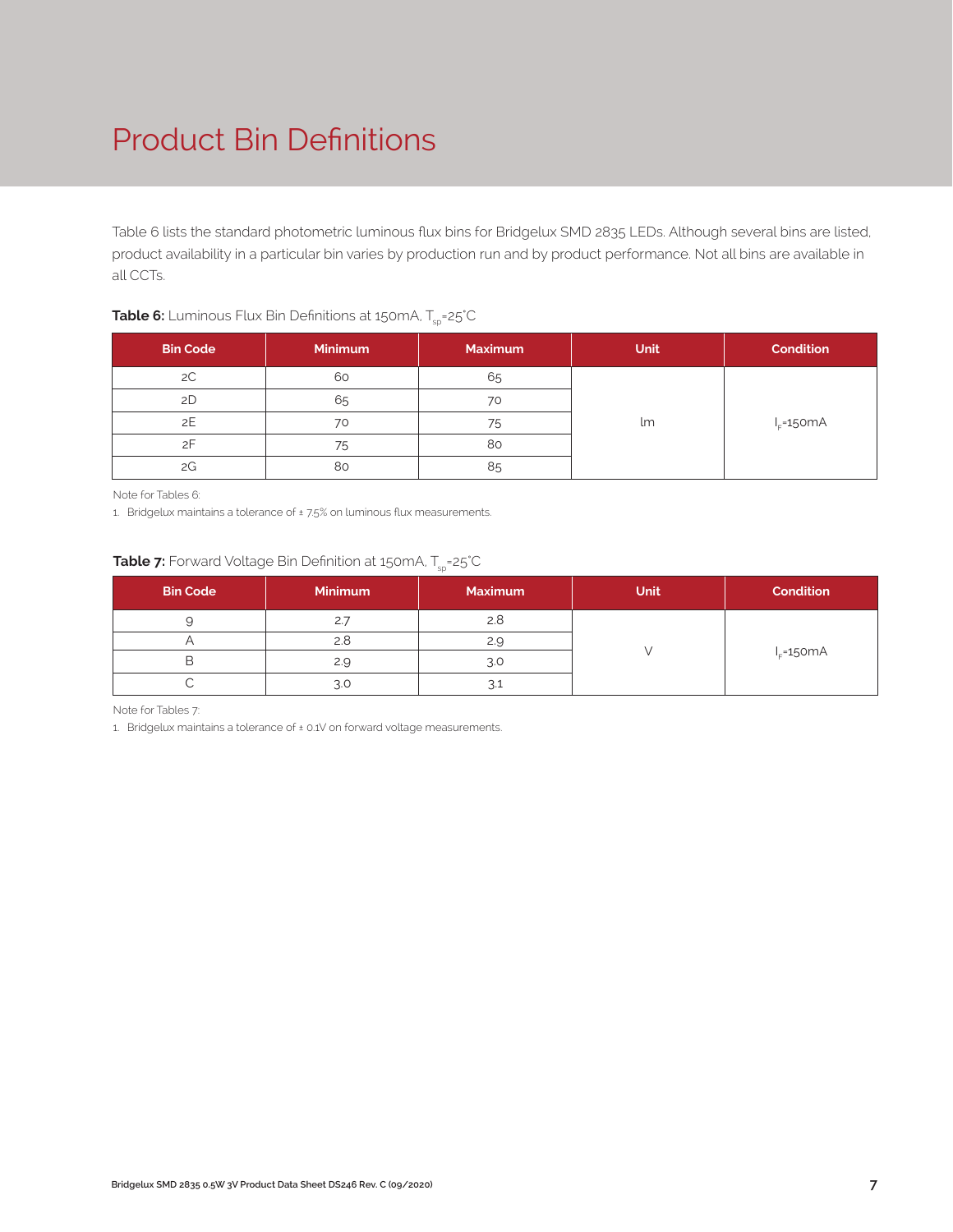## Product Bin Definitions

| <b>CCT</b> |                    |              | <b>Center Point</b> |                   |                   | <b>Ellipse</b>        | Color Bin    |  |
|------------|--------------------|--------------|---------------------|-------------------|-------------------|-----------------------|--------------|--|
|            | <b>Color Space</b> | $\mathsf{x}$ | Y                   | <b>Major Axis</b> | <b>Minor Axis</b> | <b>Rotation Angle</b> |              |  |
|            | 3 SDCM             | 0.4578       | 0.4101              | 0.00810           | 0.00420           | 53.70                 | $\mathbf{1}$ |  |
| 2700K      | 5 SDCM             | 0.4578       | 0.4101              | 0.01350           | 0.00700           | 53.70                 | 1/A/B/C/D    |  |
|            | 3 SDCM             | 0.4338       | 0.4030              | 0.00834           | 0.00408           | 53.22                 | $\mathbf{1}$ |  |
| 3000K      | 5 SDCM             | 0.4338       | 0.4030              | 0.01390           | 0.00680           | 53.22                 | 1/A/B/C/D    |  |
|            | 3 SDCM             | 0.4073       | 0.3917              | 0.00927           | 0.00414           | 54.00                 | 1            |  |
| 3500K      | 5 SDCM             | 0.4073       | 0.3917              | 0.01545           | 0.00690           | 54.00                 | 1/A/B/C/D    |  |
|            | 3 SDCM             | 0.3818       | 0.3797              | 0.00939           | 0.00402           | 53.72                 | 1            |  |
| 4000K      | 5 SDCM             | 0.3818       | 0.3797              | 0.01565           | 0.00670           | 53.72                 | 1/A/B/C/D    |  |
|            | 3 SDCM             | 0.3447       | 0.3553              | 0.00822           | 0.00354           | 59.62                 | 1            |  |
| 5000K      | 5 SDCM             | 0.3447       | 0.3553              | 0.01370           | 0.00590           | 59.62                 | 1/A/B/C/D    |  |
|            | 3 SDCM             | 0.3287       | 0.3417              | 0.00746           | 0.00320           | 59.09                 | $\mathbf{1}$ |  |
| 5700K      | 5 SDCM             | 0.3287       | 0.3417              | 0.01243           | 0.00533           | 59.09                 | 1/A/B/C/D    |  |
|            | 3 SDCM             | 0.3123       | 0.3282              | 0.00669           | 0.00285           | 58.57                 | 1            |  |
| 6500K      | 5 SDCM             | 0.3123       | 0.3282              | 0.01115           | 0.00475           | 58.57                 | 1/A/B/C/D    |  |

**Table 8:** 3- and 5-step MacAdam Ellipse Color Bin Definitions

|                                                         | 2700K  |        | 3000K  |        | 3500K  |        | 4000K  |        | 5000K  |        | 5700K  |        | 6500K  |        | Color      |
|---------------------------------------------------------|--------|--------|--------|--------|--------|--------|--------|--------|--------|--------|--------|--------|--------|--------|------------|
|                                                         | x      | y      | x      | y      | x      | y      | x      | y      | x      | y      | x      | y      | x      | У      | <b>Bin</b> |
|                                                         | 0.4813 | 0.4319 | 0.4562 | 0.4260 | 0.4299 | 0.4165 | 0.4006 | 0.4044 | 0.3551 | 0.3760 | 0.3376 | 0.3616 | 0.3205 | 0.3481 |            |
| <b>Point</b><br><b>ANSI</b><br>V-up<br>V-down<br>H-left | 0.4562 | 0.426  | 0.4299 | 0.4165 | 0.3996 | 0.4015 | 0.3736 | 0.3874 | 0.3376 | 0.3616 | 0.3207 | 0.3462 | 0.3028 | 0.3304 |            |
|                                                         | 0.4373 | 0.3893 | 0.4147 | 0.3814 | 0.3889 | 0.3690 | 0.3670 | 0.3578 | 0.3366 | 0.3369 | 0.3222 | 0.3243 | 0.3068 | 0.3113 |            |
|                                                         | 0.4593 | 0.3944 | 0.4373 | 0.3893 | 0.4147 | 0.3814 | 0.3898 | 0.3716 | 0.3515 | 0.3487 | 0.3366 | 0.3369 | 0.3221 | 0.3261 | F/F/       |
|                                                         | 0.4687 | 0.4289 | 0.4431 | 0.4213 | 0.4148 | 0.4090 | 0.3871 | 0.3959 | 0.3463 | 0.3687 | 0.3290 | 0.3538 | 0.3115 | 0.3391 | G/H        |
|                                                         | 0.4618 | 0.4170 | 0.4377 | 0.4101 | 0.4112 | 0.3996 | 0.3847 | 0.3873 | 0.3457 | 0.3617 | 0.3290 | 0.3470 | 0.3124 | 0.3328 |            |
|                                                         | 0.4483 | 0.3919 | 0.4260 | 0.3854 | 0.4018 | 0.3752 | 0.3784 | 0.3647 | 0.3440 | 0.3427 | 0.3290 | 0.3300 | 0.3144 | 0.3186 |            |
|                                                         | 0.4542 | 0.4031 | 0.4310 | 0.3960 | 0.4053 | 0.3844 | 0.3807 | 0.3730 | 0.3445 | 0.3495 | 0.3290 | 0.3369 | 0.3135 | 0.3250 |            |
|                                                         | 0.4468 | 0.4077 | 0.4223 | 0.3990 | 0.3941 | 0.3848 | 0.3702 | 0.3722 | 0.3371 | 0.3490 | 0.3215 | 0.3350 | 0.3048 | 0.3207 |            |
|                                                         | 0.4524 | 0.4089 | 0.4283 | 0.4013 | 0.4012 | 0.3885 | 0.3755 | 0.3755 | 0.3395 | 0.3509 | 0.3240 | 0.3372 | 0.3081 | 0.3240 |            |
|                                                         | 0.4703 | 0.4132 | 0.4468 | 0.4077 | 0.4223 | 0.3990 | 0.3950 | 0.3875 | 0.3533 | 0.3620 | 0.3371 | 0.3490 | 0.3213 | 0.3373 |            |
| H-right                                                 | 0.4632 | 0.4115 | 0.4394 | 0.4052 | 0.4133 | 0.3945 | 0.3880 | 0.3834 | 0.3498 | 0.3592 | 0.3334 | 0.3456 | 0.3165 | 0.3325 |            |
| Center                                                  | 0.4578 | 0.4101 | 0.4338 | 0.4030 | 0.4073 | 0.3917 | 0.3818 | 0.3797 | 0.3447 | 0.3553 | 0.3287 | 0.3417 | 0.3123 | 0.3282 |            |

Notes for Tables 8:

1. Color binning at  $T_{sp}$ =25°C unless otherwise specified

2. Bridgelux maintains a tolerance of ± 0.007 on x and y color coordinates in the CIE 1931 color space.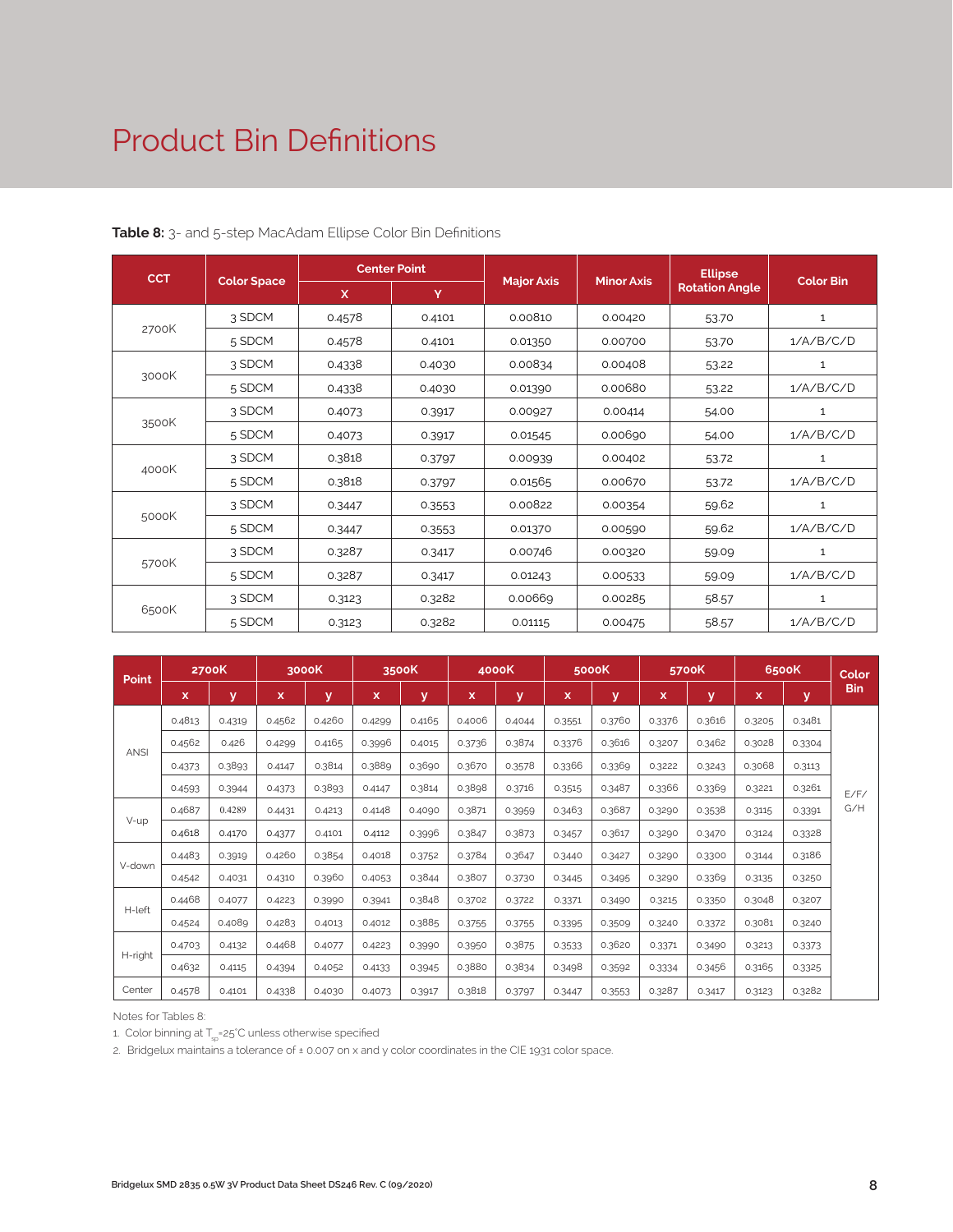# Product Bin Definitions



### Figure 1: C.I.E. 1931 Chromaticity Diagram (9 Color Bin Structure, Cold-color Targeted at T<sub>sp</sub>=25°C)

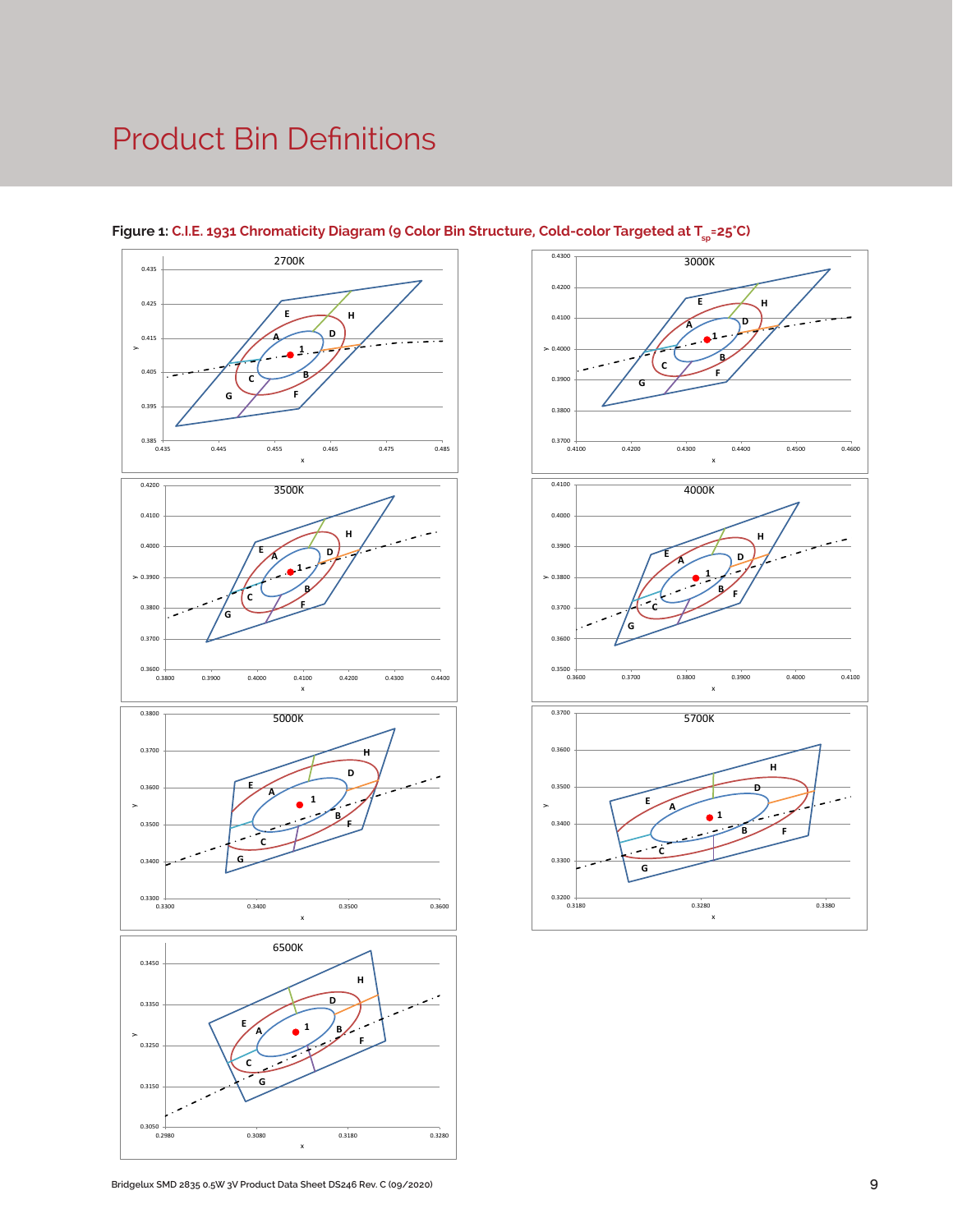## Performance Curves

### Figure 2: Drive Current vs. Voltage (T<sub>SD</sub>=25°C)



Figure 3: Typical Relative Luminous Flux vs. Drive Current (T<sub>sp</sub>=25°C)



Note for Figure 3:

<sup>1.</sup> Bridgelux does not recommend driving mid power LEDs at low currents. Doing so may produce unpredictable results. Pulse width modulation (PWM) is recommended for dimming effects.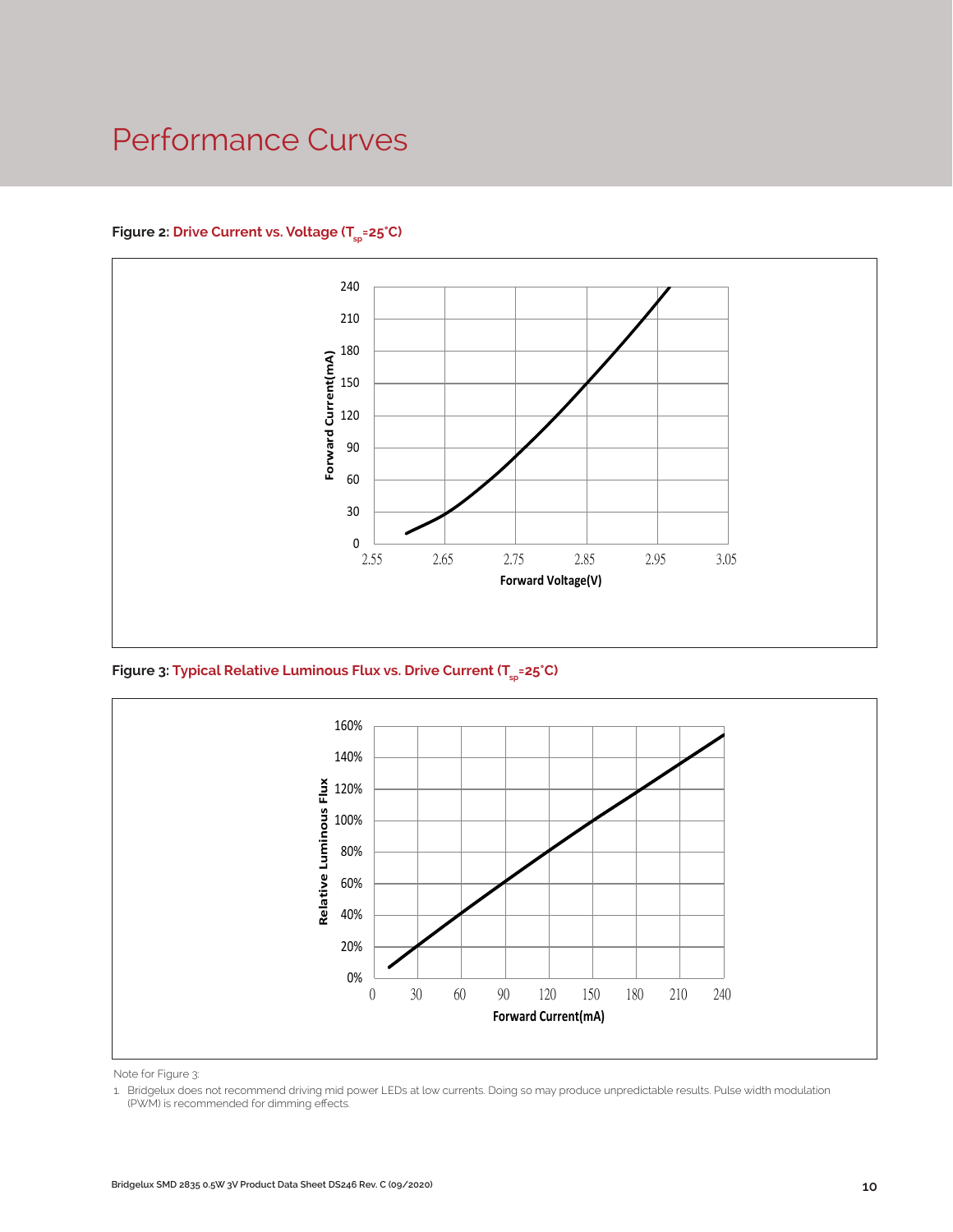### Performance Curves



### **Figure 4: Typical Relative Flux vs. Solder Point Temperature**

**Figure 5: Typical ccx Shift vs. Solder Point Temperature**



Notes for Figures 4 & 5:

1. Characteristics shown for warm white based on 3000K and 80 CRI.

2. Characteristics shown for neutral white based on 4000K and 80 CRI.

3. Characteristics shown for cool white based on 5000K and 80 CRI.

4. For other color SKUs, the shift in color will vary. Please contact your Bridgelux Sales Representative for more information.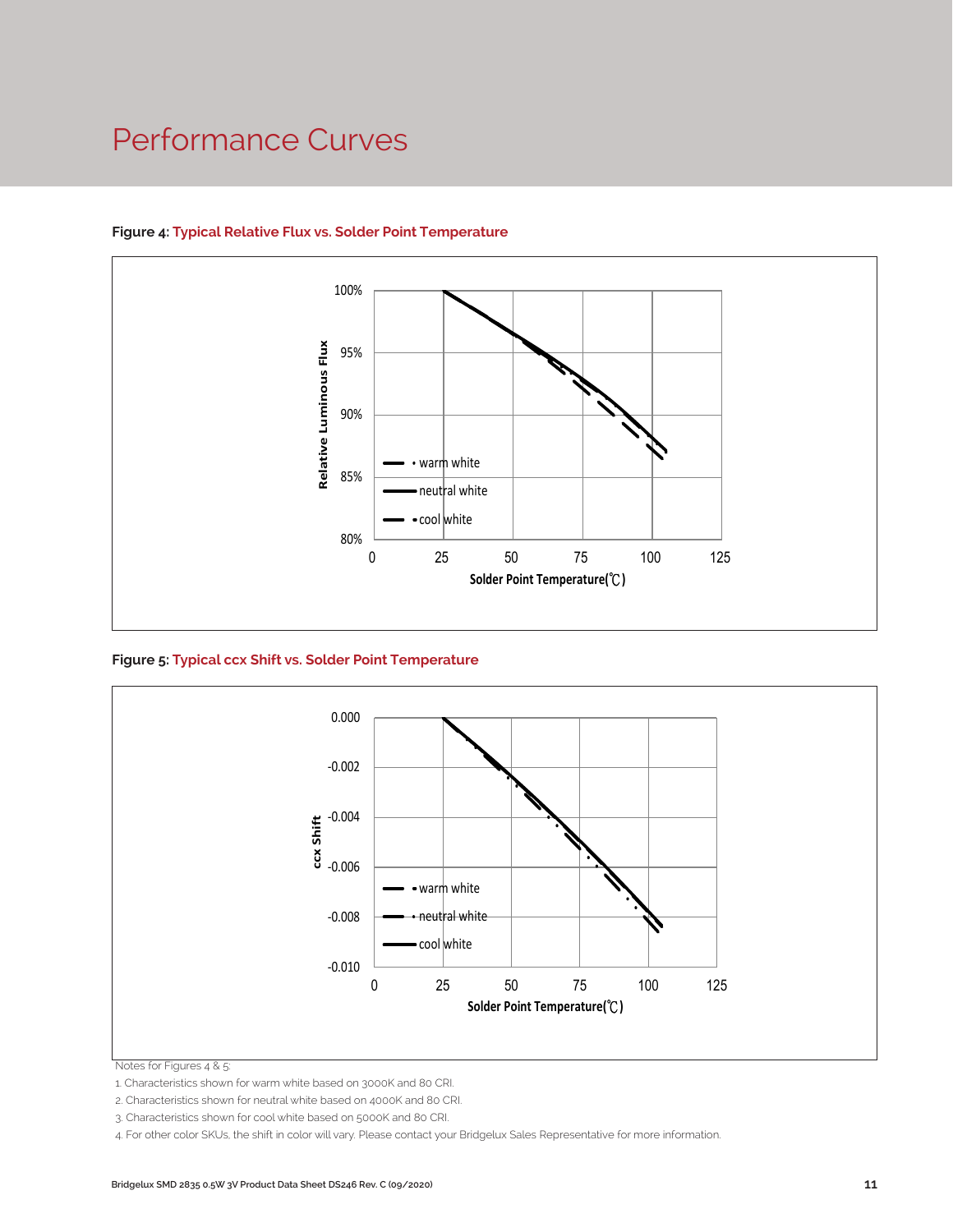### Performance Curves



### **Figure 6: Typical ccy Shift vs. Solder Point Temperature**

Notes for Figure 6:

1. Characteristics shown for warm white based on 3000K and 80 CRI.

2. Characteristics shown for neutral white based on 4000K and 80 CRI.

3. Characteristics shown for cool white based on 5000K and 80 CRI.

4. For other color SKUs, the shift in color will vary. Please contact your Bridgelux Sales Representative for more information.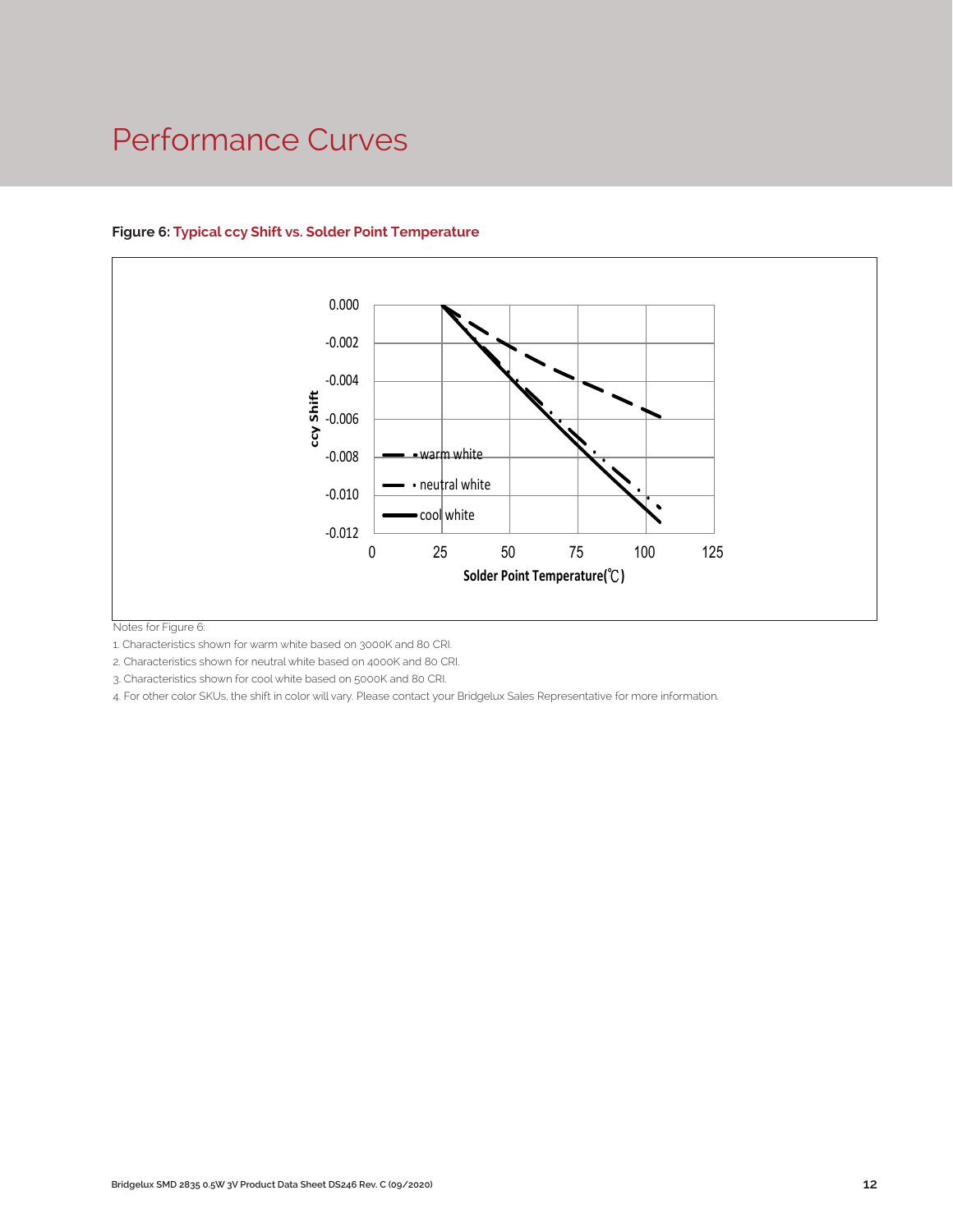# Typical Radiation Pattern



### Figure 7: Typical Spatial Radiation Pattern at 150mA, T<sub>sp</sub>=25°C

Notes for Figure 7:

1. Typical viewing angle is 120°.

2. The viewing angle is defined as the off axis angle from the centerline where luminous intensity (Iv) is ½ of the peak value.

### Figure 8: Typical Polar Radiation Pattern at 150mA, T<sub>sp</sub>=25°C

.

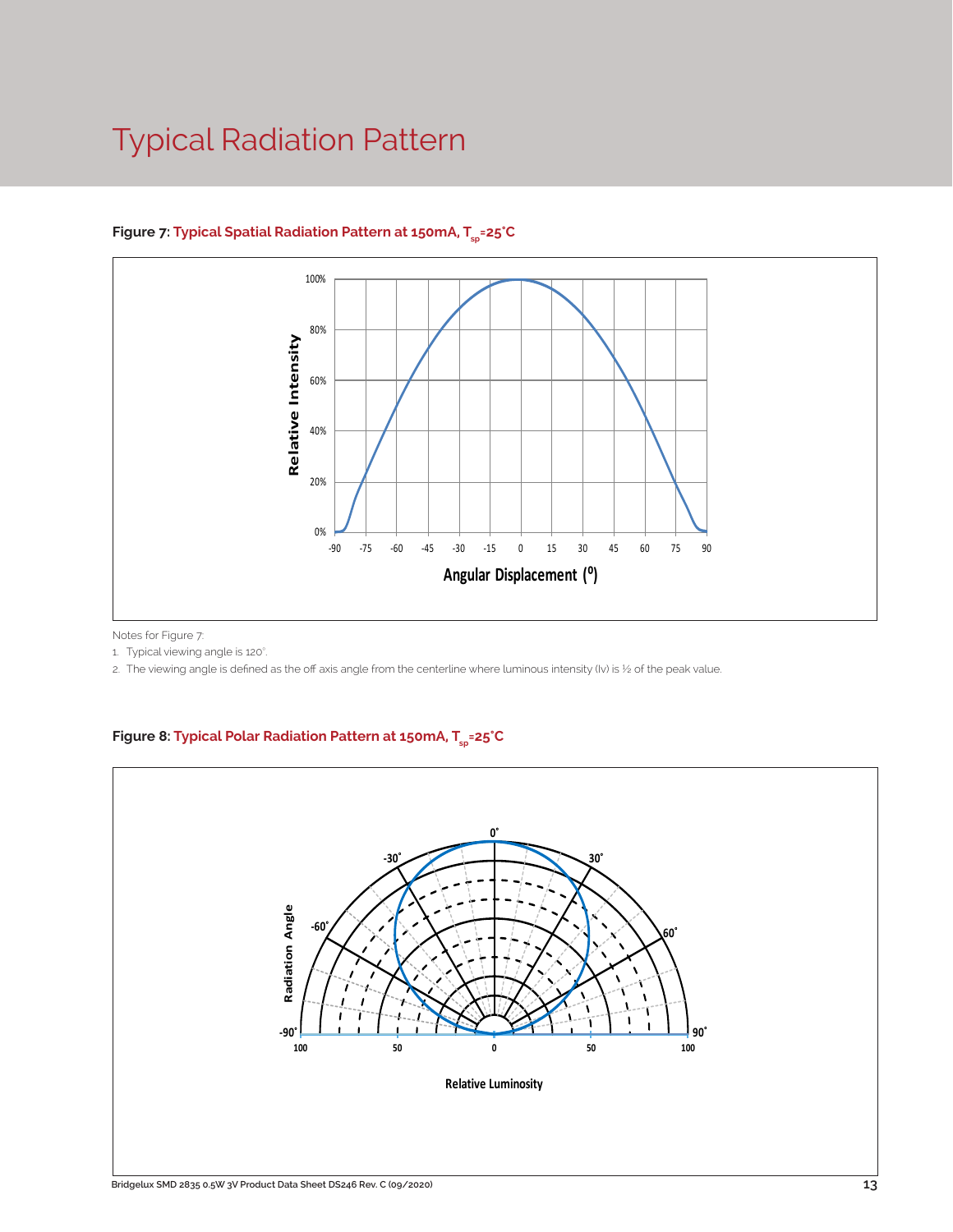# Typical Color Spectrum

### **Figure 9: Typical Color Spectrum**



Notes for Figure 9:

1. Color spectra measured at nominal current for Tsp = 25°C

2. Color spectra shown for 80 CRI products.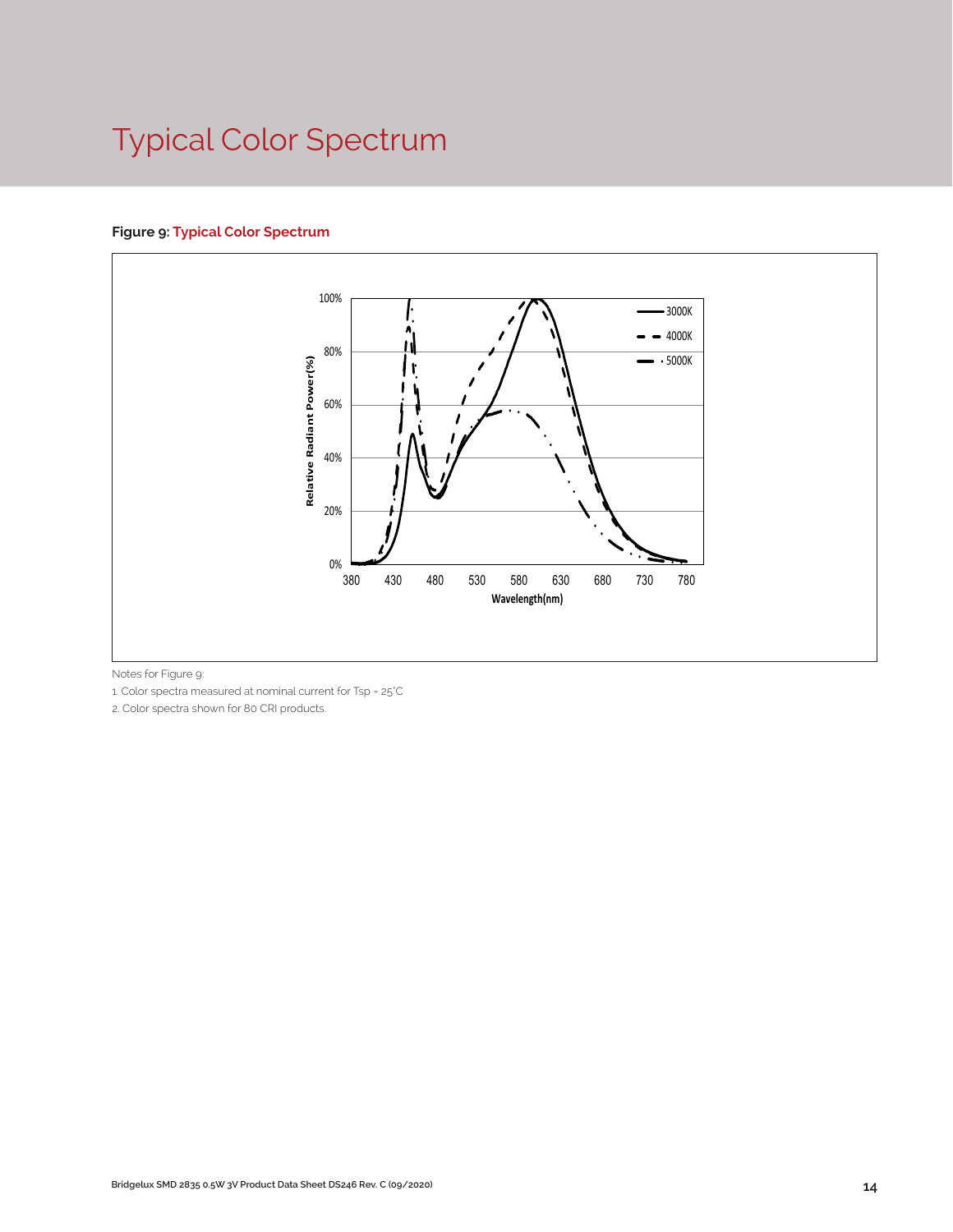## Mechanical Dimensions

### **Figure 10: Drawing for SMD 2835**













Notes for Figure 10:

1. Drawings are not to scale.

2. Drawing dimensions are in millimeters.

3. Different mould pattern differences may.

4. Unless otherwise specified, tolerances are ± 0.10mm.

### Recommended PCB Soldering Pad Pattern

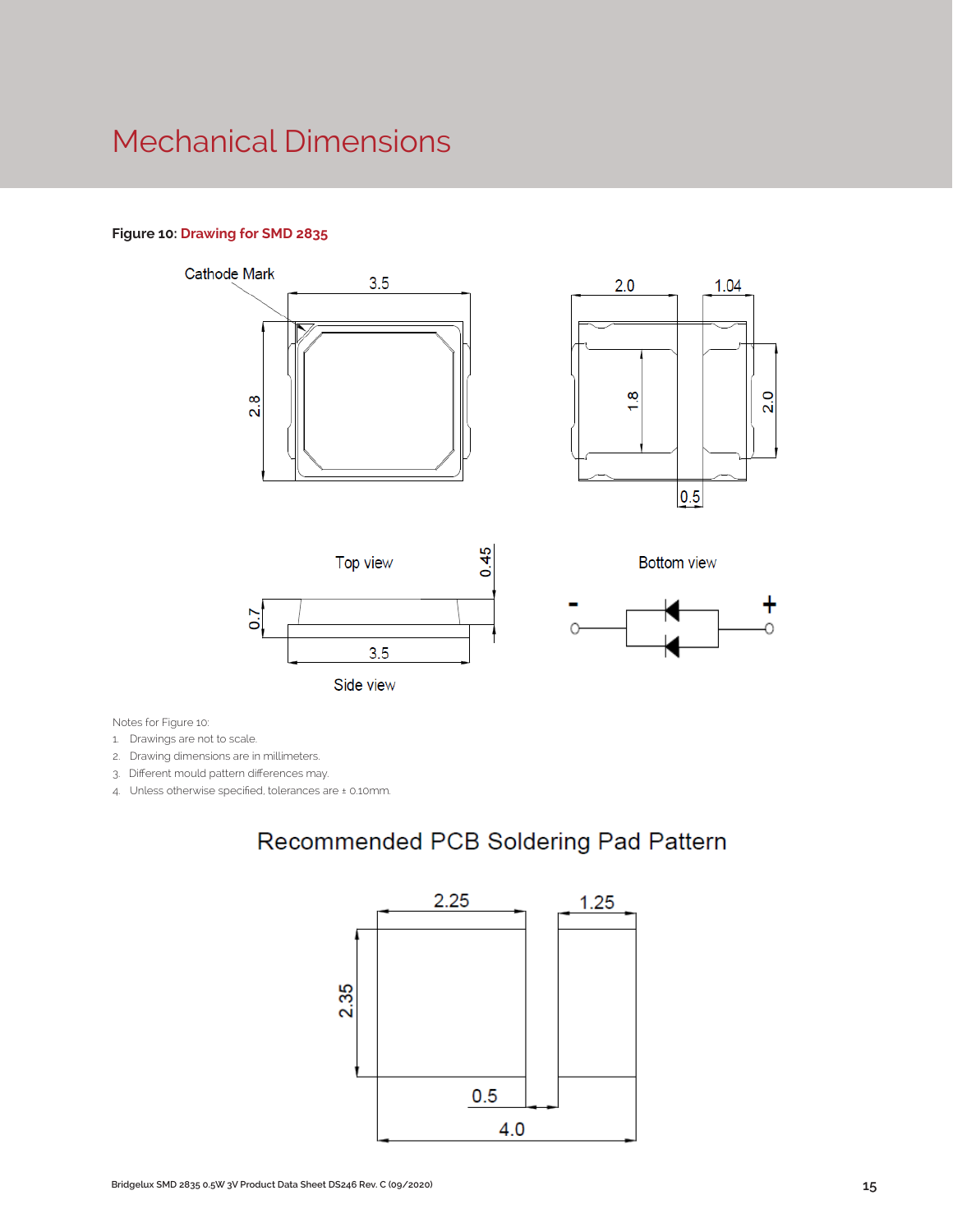# Reliability

### **Table 9:** Reliability Test Items and Conditions

| No.            | <b>Items</b>                        | Reference<br><b>Standard</b> | <b>Test Conditions</b>                                                                                 | <b>Drive</b><br><b>Current</b> | <b>Test Duration</b> | <b>Units</b><br><b>Failed/Tested</b> |
|----------------|-------------------------------------|------------------------------|--------------------------------------------------------------------------------------------------------|--------------------------------|----------------------|--------------------------------------|
| $\mathbf{1}$   | Moisture/Reflow Sensitivity         | J-STD-020E                   | $T_{\text{cld}}$ = 260°C, 10sec,<br>Precondition: 60°C, 60%RH, 168hr                                   |                                | 3 reflows            | 0/22                                 |
| $\overline{c}$ | Low Temperature Storage             | JESD22-A119                  | $T_a = -40^{\circ}C$                                                                                   | $\overline{\phantom{a}}$       | 1000 hours           | 0/22                                 |
| 3              | High Temperature Storage            | JESD22-A103D                 | $T_a = 100^{\circ}$ C                                                                                  |                                | 1000 hours           | 0/22                                 |
| 4              | Low Temperature Operating Life      | JESD22-A108D                 | $T_s = -40^{\circ}C$                                                                                   | 240 <sub>m</sub> A             | 1000 hours           | 0/22                                 |
| 5              | Temperature Humidity Operating Life | JESD22-A101C                 | $T_{\rm SD} = 85^{\circ}$ C, RH=85%                                                                    | 150 <sub>m</sub> A             | 1000 hours           | 0/22                                 |
| 6              | High Temperature Operating Life     | JESD22-A108D                 | $T_{\rm SD} = 85^{\circ}C$                                                                             | 240 <sub>m</sub> A             | 1000 hours           | 0/22                                 |
| $\overline{7}$ | Power switching                     | IEC62717:2014                | $T_{\rm SD} = 85^{\circ}C$<br>30 sec on, 30 sec off                                                    | 240 <sub>m</sub> A             | 30000 cycles         | 0/22                                 |
| 8              | Thermal Shock                       | JESD22-A106B                 | $T_a = -40^{\circ}C \sim 100^{\circ}C$ ;<br>Dwell: 15min; Transfer: 10sec                              | $\sim$                         | 200 cycles           | 0/22                                 |
| 9              | Temperature Cycle                   | JESD22-A104E                 | $T_a = -40^{\circ}C - 100^{\circ}C$ ;<br>Dwell at extreme temperature: 15min;<br>Ramp rate < 105°C/min |                                | 200 cycles           | 0/22                                 |
| 10             | Electrostatic Discharge             | JS-001-2012                  | HBM, $2KV$ , $1.5k\Omega$ , 100pF,<br>Alternately positive or negative                                 | $\overline{\phantom{a}}$       |                      | 0/22                                 |

### Passing Criteria

| <b>Item</b>                     | <b>Symbol</b> | <b>Test Condition</b> | <b>Passing Criteria</b> |
|---------------------------------|---------------|-----------------------|-------------------------|
| Forward Voltage                 |               | 240 <sub>m</sub> A    | ΔVf<10%                 |
| Luminous Flux                   | ۲v            | 240mA                 | ΔFν<30%                 |
| <b>Chromaticity Coordinates</b> | (x, y)        | 240mA                 | Δu'v'<0.007             |

Notes for Tables 9:

1. Measurements are performed after allowing the LEDs to return to room temperature

2.  $\mathsf{T}_{\mathsf{std}}$  : reflow soldering temperature;  $\mathsf{T}_{\mathsf{a}}$  : ambient temperature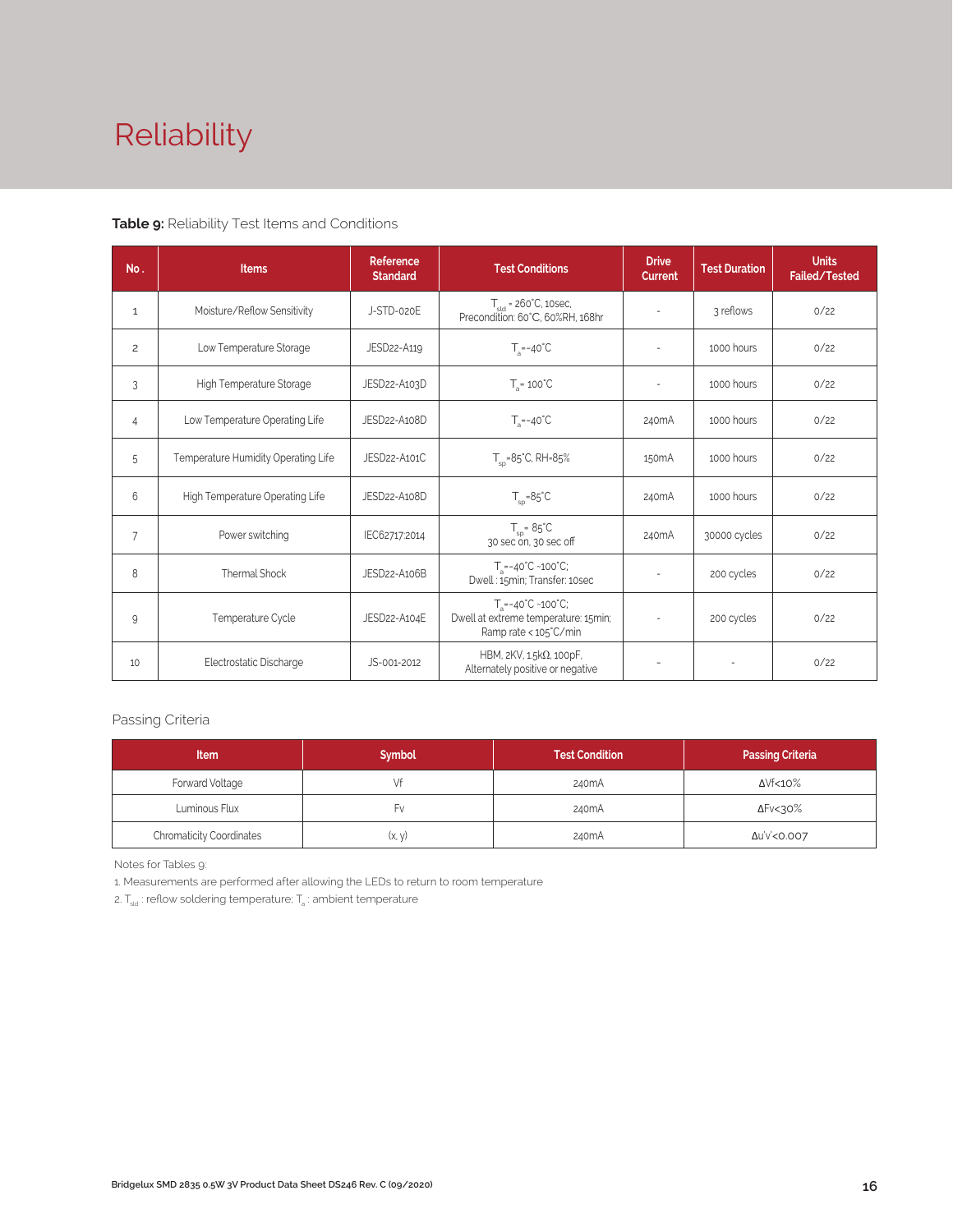## Reflow Characteristics

### **Figure 11 : Reflow Profile**



| <b>Profile Feature</b>                                                 | <b>Lead Free Assembly</b> |  |
|------------------------------------------------------------------------|---------------------------|--|
| Temperature Min. (Ts_min)                                              | $160^{\circ}$ C           |  |
| Temperature Max. (Ts_max)                                              | $205^{\circ}$ C           |  |
| Time (ts) from Ts_min to Ts_max                                        | 60-150 seconds            |  |
| Ramp-Up Rate (TL to Tp)                                                | 3 °C/second               |  |
| Liquidus Temperature (TL)                                              | 220 °C                    |  |
| Time (TL) Maintained Above TL                                          | 60-150 seconds            |  |
| Peak Temp(Tp)                                                          | 260 °C max.               |  |
| Time (Tp) Within 5 °C of the Specified Classification Temperature (Tc) | 25 seconds max.           |  |
| Ramp-Down Rate (Tp to TL)                                              | 5 °C/second max.          |  |
| Time 25 °C to Peak Temperature                                         | 10 minutes max.           |  |

#### **Figure 12 : Pick and Place**



Note for Figure 12:

1. When using a pick and place machine, choose a nozzle that has a larger diameter than the LED's emitting surface. Using a Pick-and-Place nozzle with a smaller diameter than the size of the LEDs emitting surface will cause damage and may also cause the LED to not illuminate.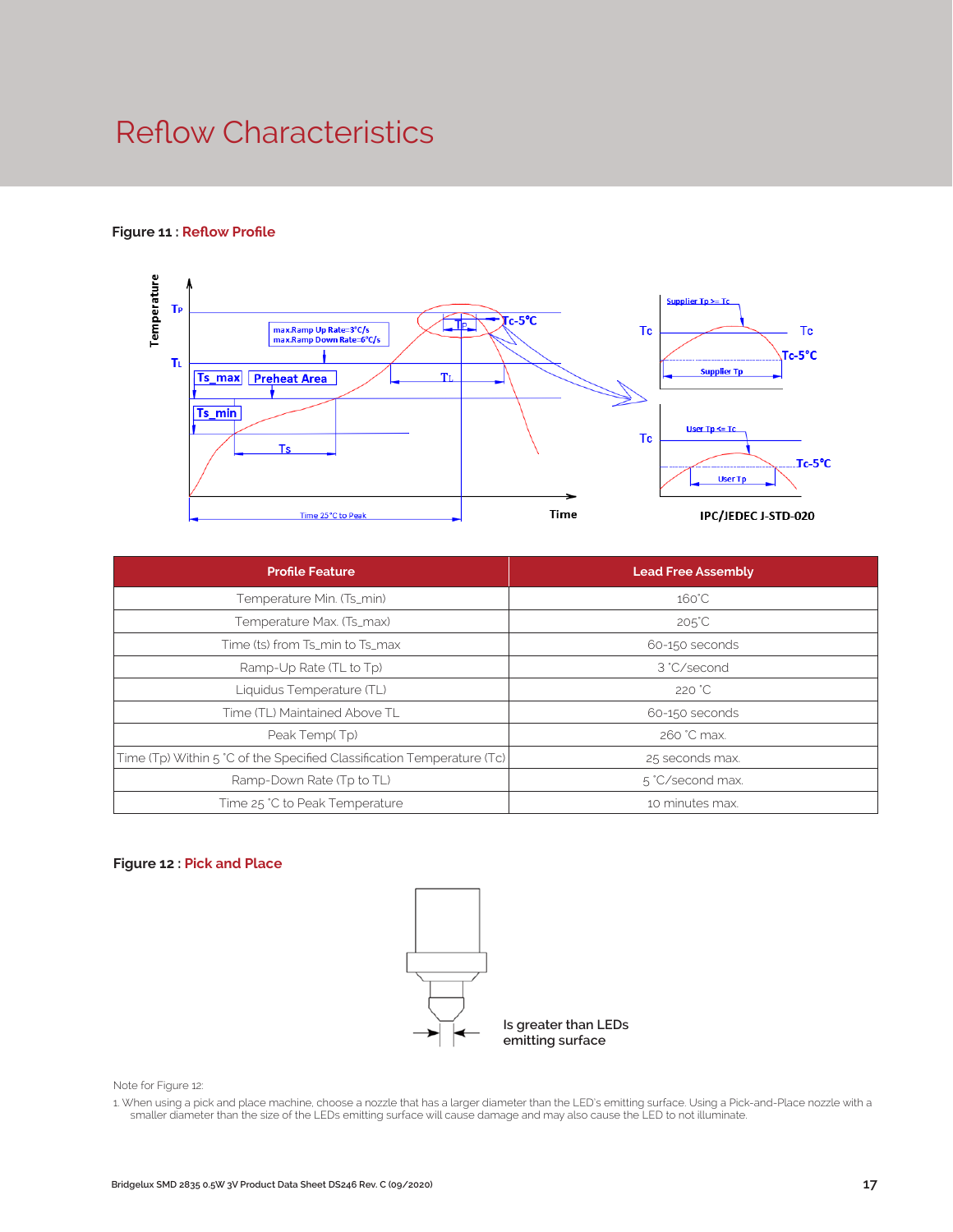## Packaging

#### **Figure 13: Emitter Reel Drawings**



Note for Figure 13:

1. Drawings are not to scale. Drawing dimensions are in millimeters.

#### **Figure 14: Emitter Tape Drawings**





Note for Figure 14:

1. Drawings are not to scale. Drawing dimensions are in millimeters.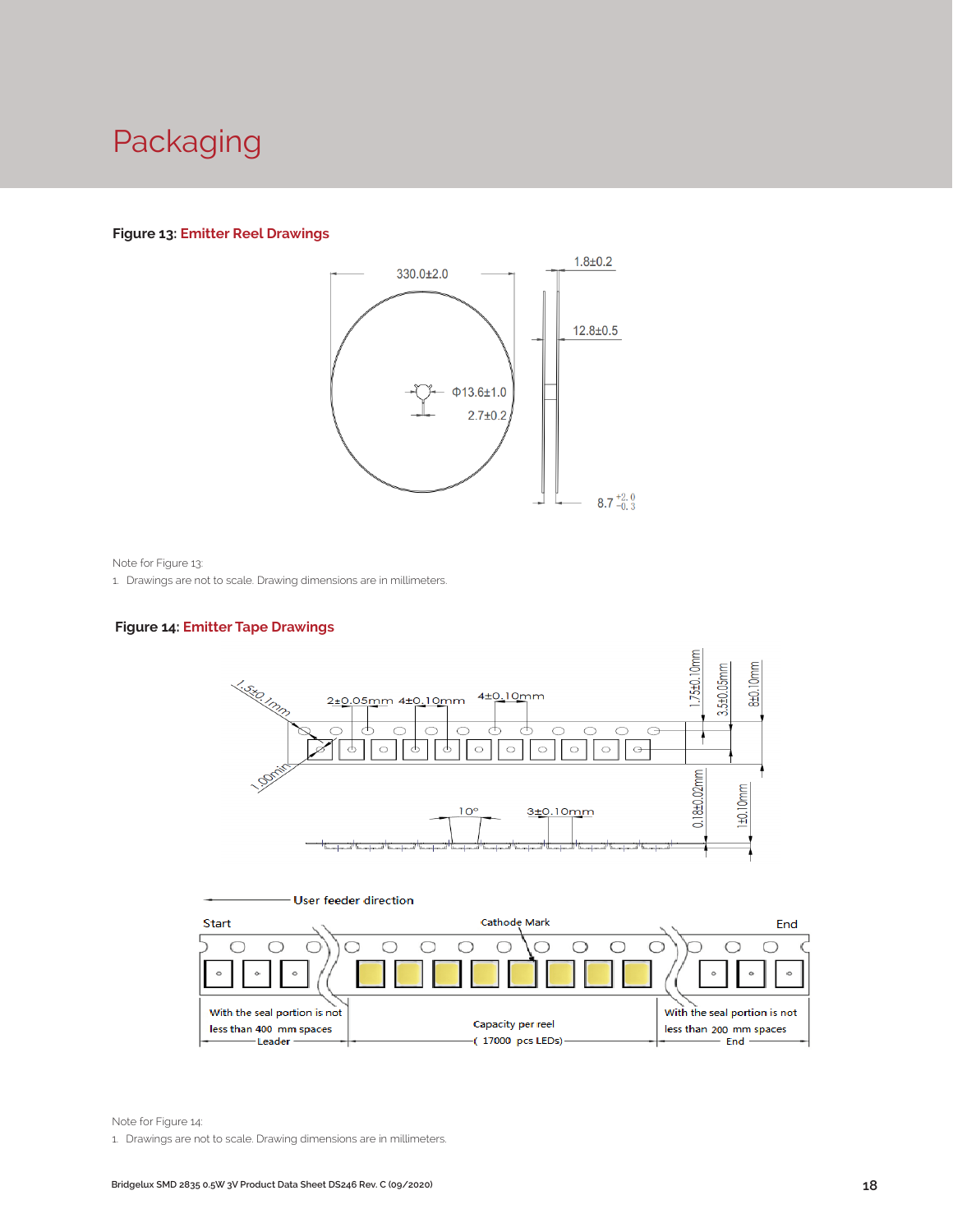# Packaging



### **Figure 15: Emitter Reel Packaging Drawings**

Note for Figure 15:

1. Drawings are not to scale.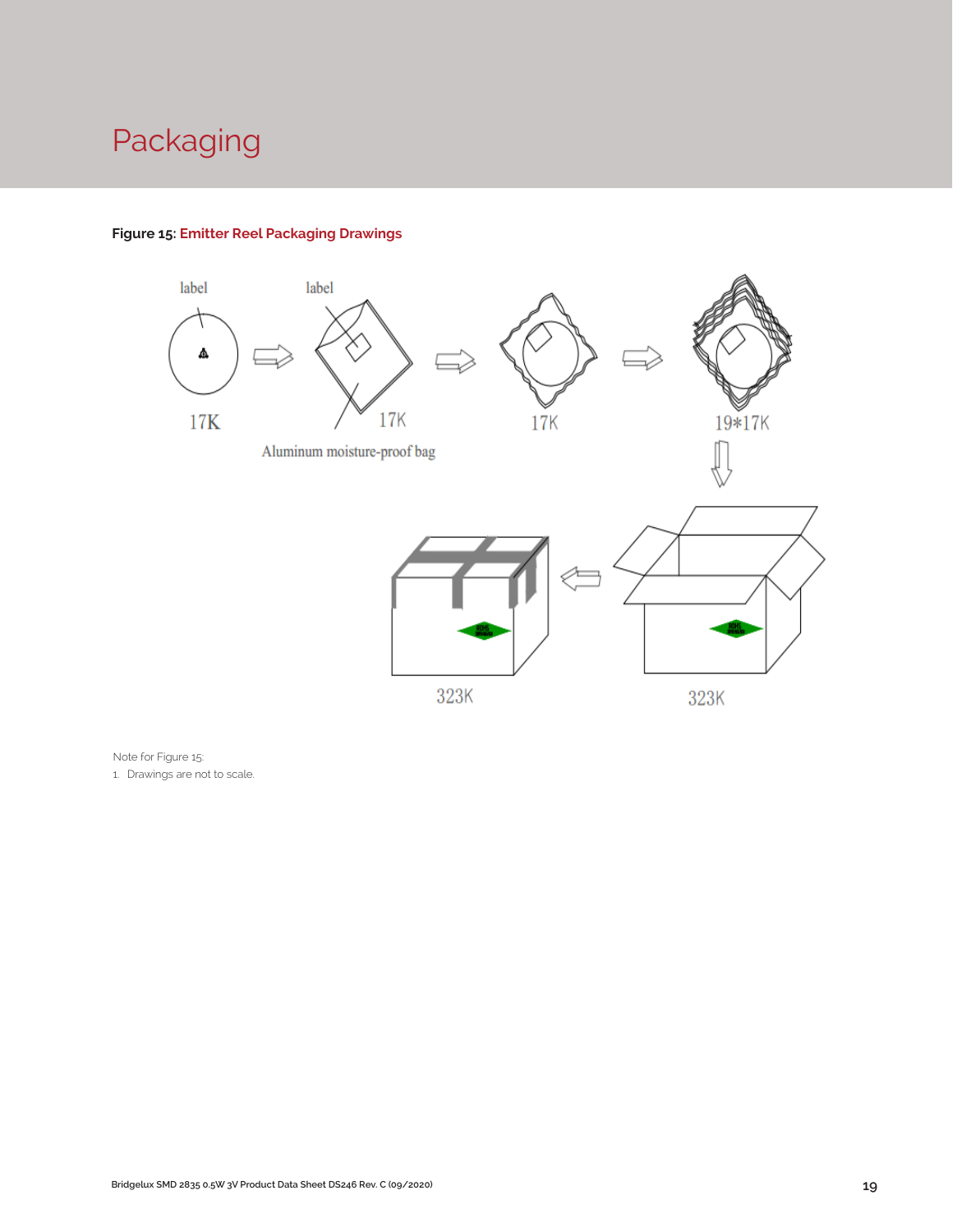# Design Resources

Please contact your Bridgelux sales representative for assistance.

### **Precautions**

#### **CAUTION: CHEMICAL EXPOSURE HAZARD**

Exposure to some chemicals commonly used in luminaire manufacturing and assembly can cause damage to the LED emitter. Please consult Bridgelux Application Note AN51 for additional information.

#### **CAUTION: EYE SAFETY**

Eye safety classification for the use of Bridgelux SMD LED emitter is in accordance with IEC specification EN62471: Photobiological Safety of Lamps and Lamp Systems. SMD LED emitters are classified as Risk Group 1 when operated at or below the maximum drive current. Please use appropriate precautions. It is important that employees working with LEDs are trained to use them safely.

### **CAUTION: RISK OF BURN**

Do not touch the SMD LED emitter during operation. Allow the emitter to cool for a sufficient period of time before handling. The SMD LED emitter may reach elevated temperatures such that could burn skin when touched.

### **CAUTION**

#### **CONTACT WITH LIGHT EMITTING SURFACE (LES)**

Avoid any contact with the LES. Do not touch the LES of the emitter or apply stress to the LES (yellow phosphor resin area). Contact may cause damage to the emitter

Optics and reflectors must not be mounted in contact with the LES (yellow phosphor resin area).

### Disclaimers

#### **MINOR PRODUCT CHANGE POLICY**

The rigorous qualification testing on products offered by Bridgelux provides performance assurance. Slight cosmetic changes that do not affect form, fit, or function may occur as Bridgelux continues product optimization.

### **STANDARD TEST CONDITIONS**

Unless otherwise stated, LED emitter testing is performed at the nominal drive current.